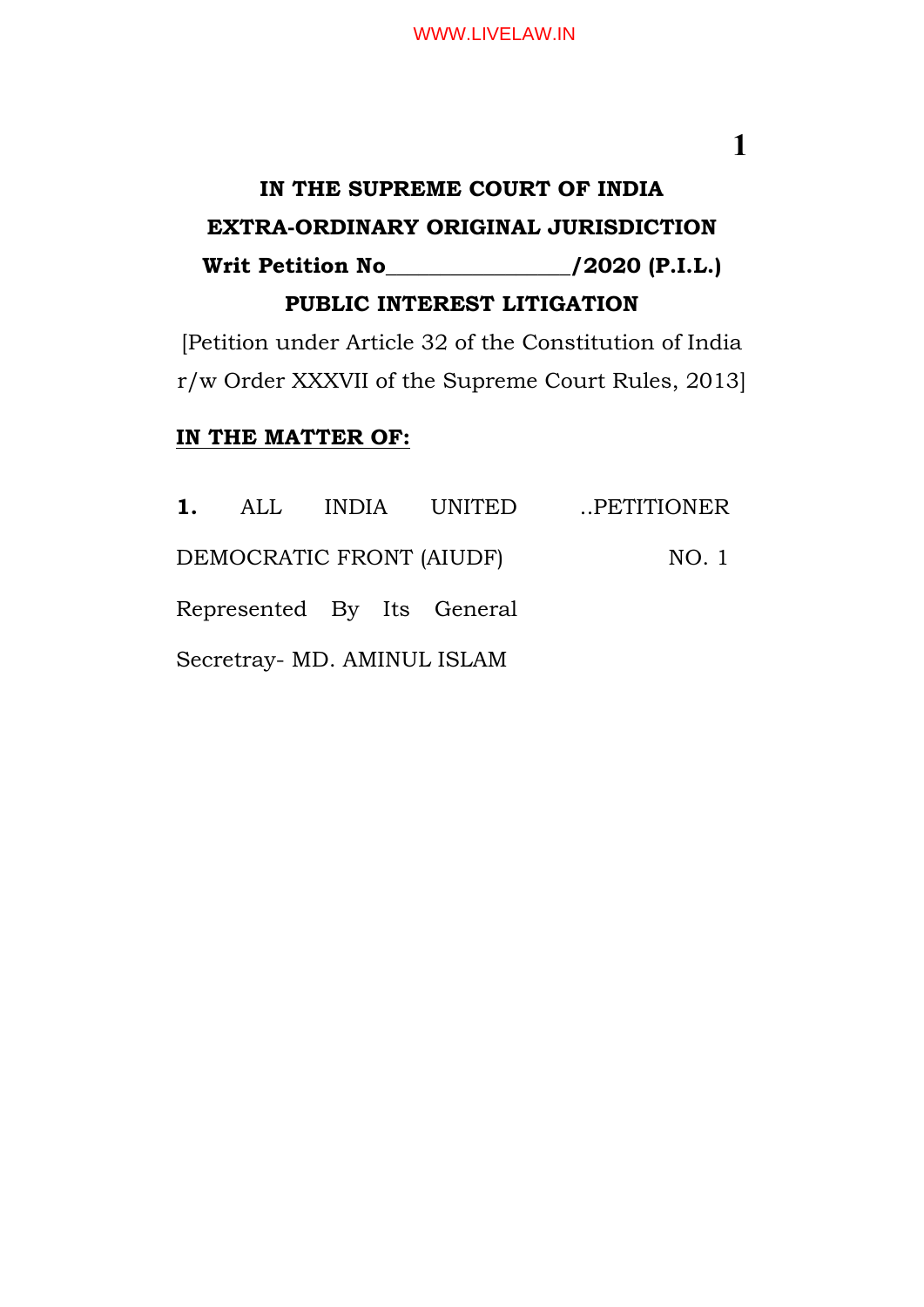#### **VERSUS**

**1.** UNION OF INDIA …RESPONDENT THROUGH SECRETARY TO THE GOVERNEMNT OF INDIA, MINISTRY OF LAW AND JUSTICE, NEW DELHI - 110001 NO.1 **2.** THE DELIMITATION …RESPONDENT COMMISSION THROUGH SECRETARY, NIRVACHAN SADAN, ASHOKA ROAD, NEW DELHI PIN-110001 NO.2 **3.** THE STATE OF ASSAM …RESPONDENT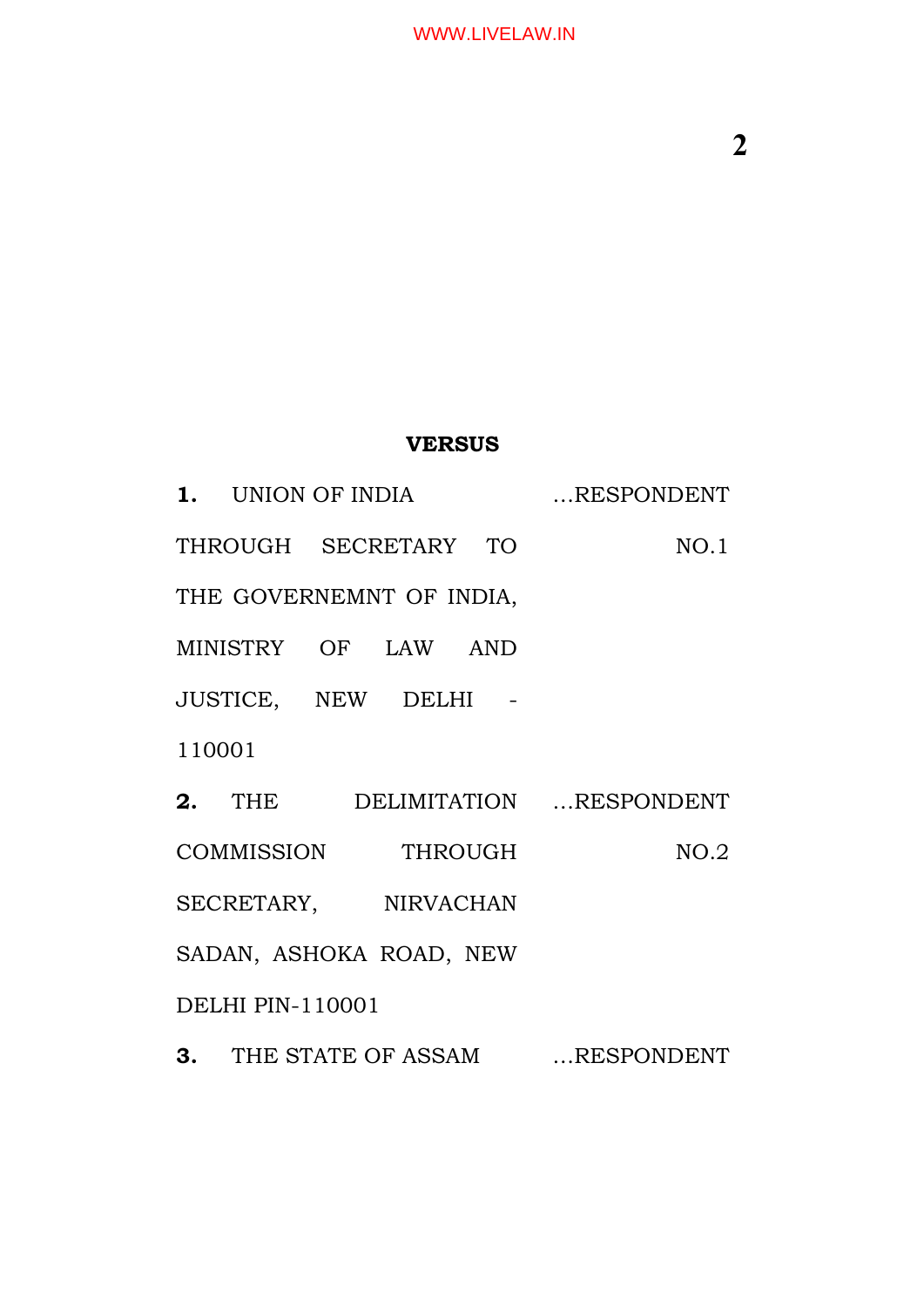#### WWW.LIVELAW.IN

**3**

NO. 3

THROUGH THE CHIEF SECRETARY TO THE GOVERNMENT OF ASSAM DISPUR, GUWAHATI, ASSAM – 781006

TO

THE HON'BLE CHIEF JUSTICE OF INDIA AND HIS COMPANION JUSTICES OF THE SUPREME COURT OF INDIA

**THE PETITIONERS ABOVE NAMED RESPECTFULLY SUBMIT THIS WRIT PETITION UNDER ARTICLE 32 OF THE CONSTITUTION OF INDIA FOR ISSUEANCE OF MANDAMUS/CERTIORARI OR ANY OTHER WRIT, ORDER OR DIRECTION QUASHING ORDER NO. S.O. 903(E), DATED 28.02.2020 PUBLISHED BY MINISTRY OF LAW AND JUSTICE AS UNCONSTITUTIONAL ON ACCOUNT OF BEING VIOLATIVE OF THE FUNDAMENTAL**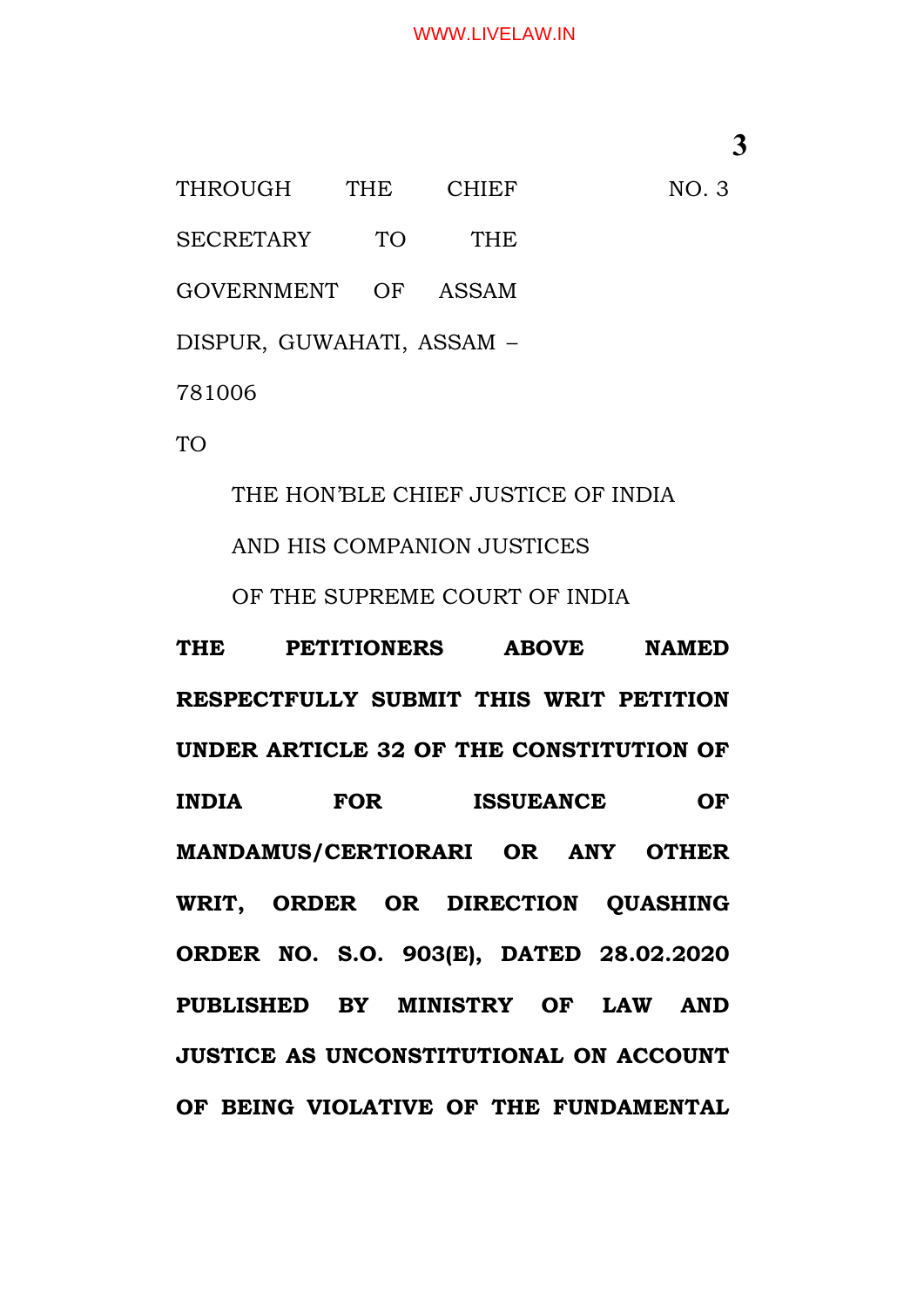# **RIGHTS ENUMERATED UNDER ARTICLE 14, 19 AND 21 OF THE PART-III OF THE CONSTITUTION OF INDIA.**

THE WRIT PETITION OF THE PETITIONER MOST RESPECTFULLY SHOWETH:

# **1. PARTICULAR OF THE CAUSE/ORDER AGAINST WHICH THE PETITION IS MADE:**

1.1 That The petitioner herein, have preferred the instant petition under Article 32 of the Constitution of India challenging the promulgation of the Presidential Order bearing No. S.O. 903 (E) dated 28th February 2020 [hereinafter referred to as the 'impugned order'],

#### **1.2 SUBJECT MATTER IN BRIEF**

Vide the Presidential Order bearing No. S.O. 903 (E) dated 28th February 2020 an earlier Notification number S.O. 283 (E) dated 8th February 2008 [Hereinafter referred to as "S.O.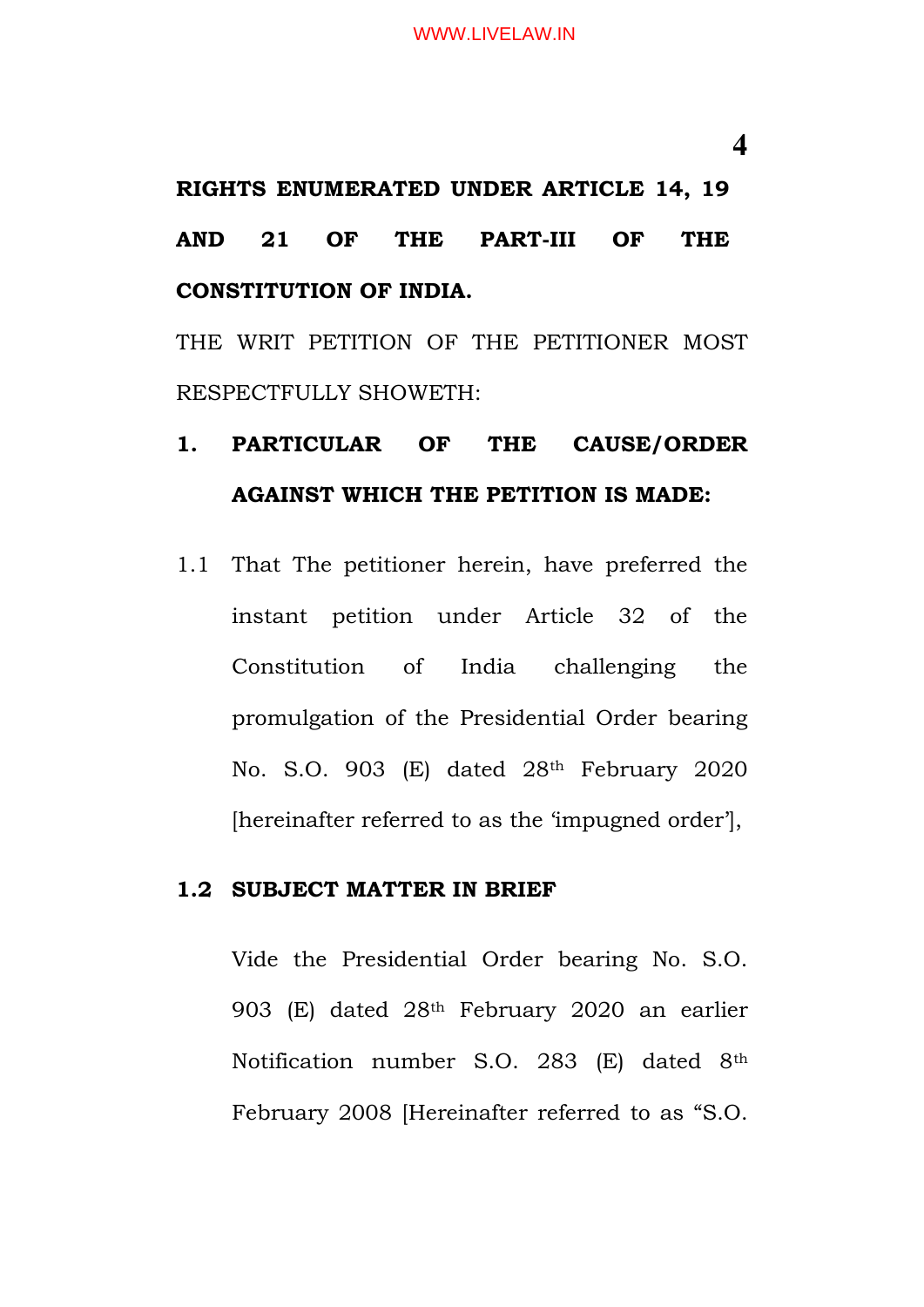283(E)"], deferring the process of delimitation for the State of Assam, has been rescinded and it has been further decided to resume the process of delimitation of the Assembly and Parliamentary constituencies for the State of Assam.

- 1.3 The petitioners herein submit that the decision to conduct the pending process of delimitation of assembly and parliamentary constituencies, is not only arbitrary and hasty decision but stands contrary to the very idea behind conducting delimitation inasmuch as the present delimitation exercise is sought to be conducted on the basis of Census 2001, while Census 2011 has already been conducted and Census 2021 is underway.
- 1.4 Apart from being unjustified with regard to the conclusion of the NRC preparation for the State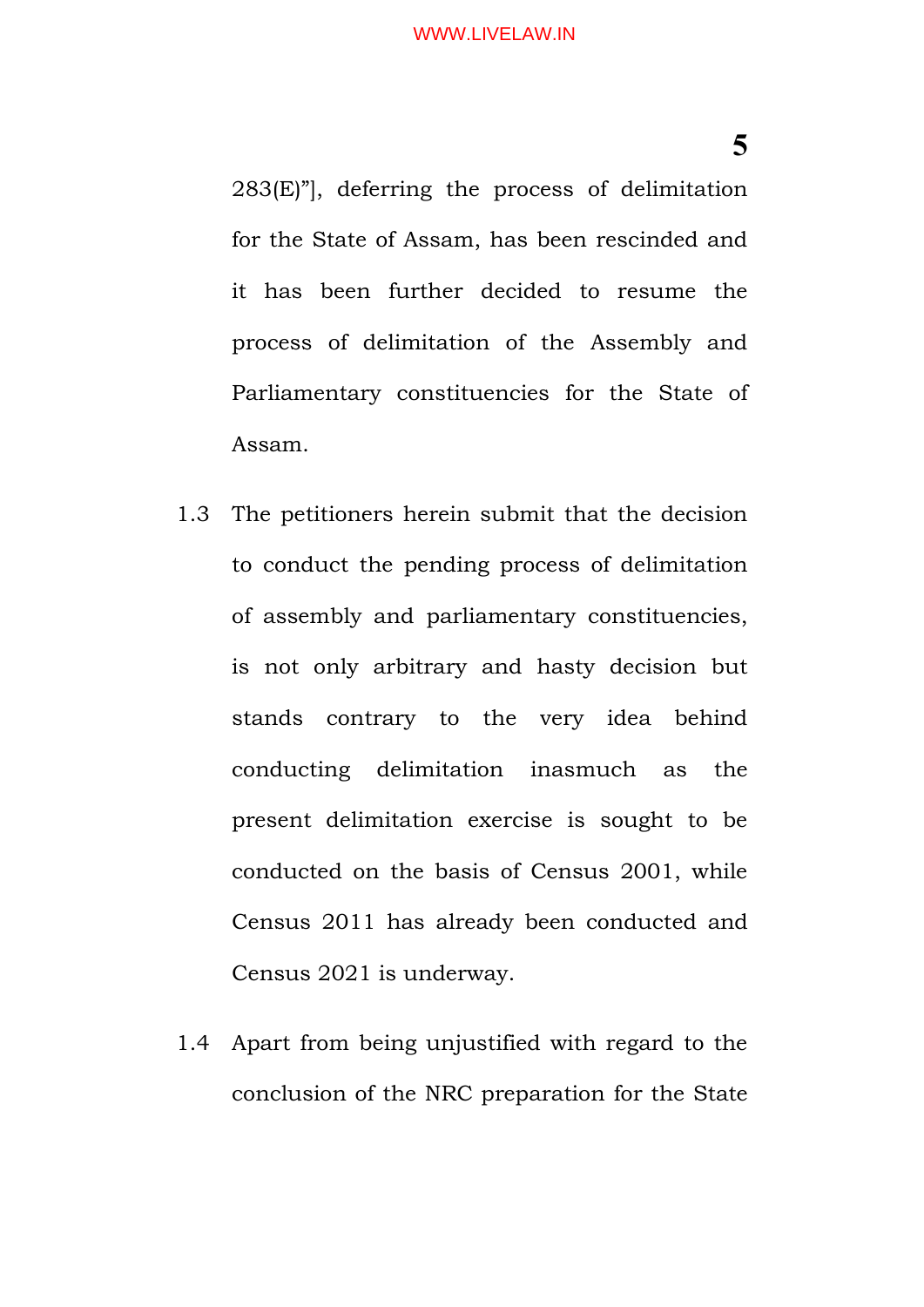of Assam, one of the reasons why the same was deferred in 2008 was that 2001 census was outdated.

- 1.5 The petitioners submit that the impugned order is liable to be quashed as being in violation of Article 14, 19 and Article 21 of the Constitution of India, which guarantee equality, the right to life and freedom of speech and expression respectively.
- 1.6 The impugned order seeks to resume an exercise of delimitation, ideally to be conducted on the most recent census, but here it is based on stale and old figures of Census 2001
- 1.7 Since the reasons as contained in the notification number S.O. 283(E), are still prevailing and the impugned order fails to provide any reasonable basis for the change in

**6**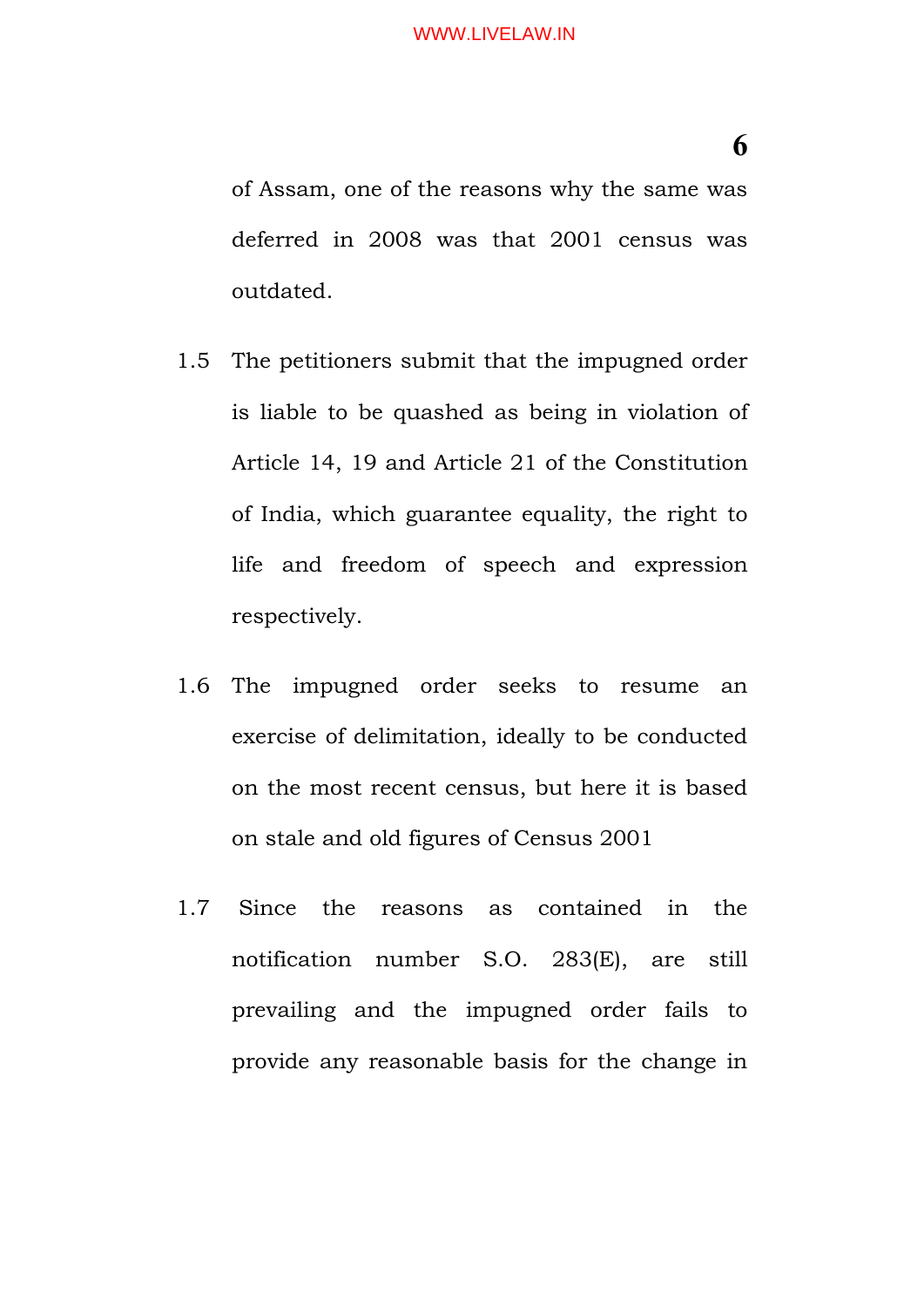circumstances, as existed prior to deferment of delimitation in the State of Assam.

#### **2. THE ANTECEDENTS OF THE PETITIONER:**

2.1 Petitioner No. 1, All India United Democratic Front (AIUDF) was formed to ventilate the grievances of the suppressed sections of the society and the under privileged minority groups in Assam in order to protect their legitimate democratic rights and to empower these segments. The said political party was launched in Assam on 2nd of October, 2005 but later on the Plaintiff re-launched the said political party in other States of India through a Press-meet in New Delhi on 2<sup>nd</sup> of February, 2009. All India United Democratic Front which altogether won 10 seats in its maiden electoral fight in 2006. In the subsequent election to the Assam Legislative Assembly which was held in the year, 2011, the said party, All India United Democratic Front increased its strength in the Assam Legislative Assembly by winning 18 out of 126 seats in the Assam Legislative Assembly and has become the principal opposition party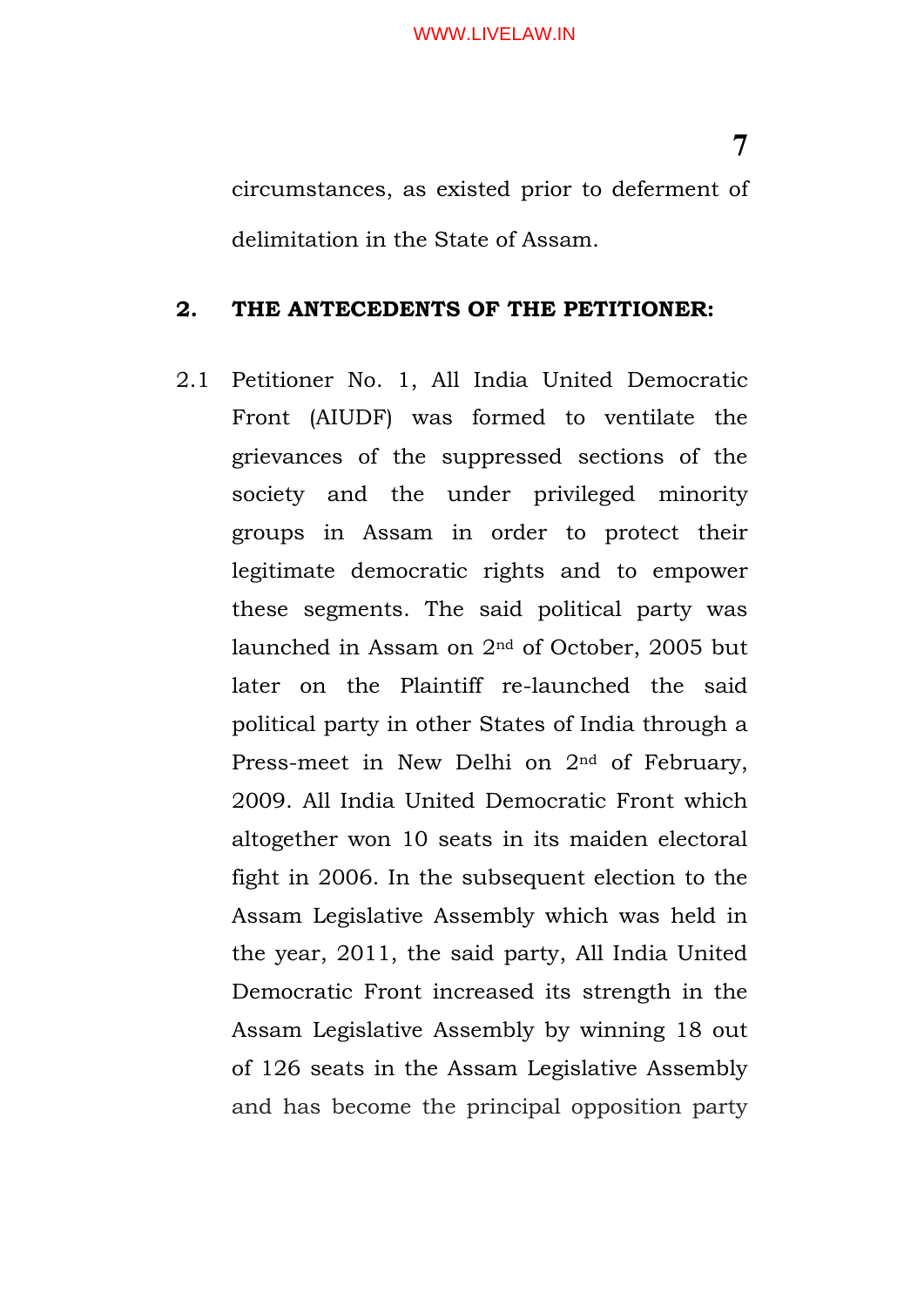in Assam. It is also relevant herein to mention that in 2014 Parliamentary Elections, 3 of the Members of All India United Democratic Front were elected as Members of Parliament. Now in Assam legislative Assembly AIUDF got 14 members and the said AIUDF is represented by its lone member in the parliament.

- 2.2. Petitioner No.1 being a political party has provided letter of recognition dated 30.05.2006 bearing No. 56/Review/2006/J.S.III/3829 and letter of approval dated 12.08.2009 bearing No. 56/139/2007/JS-III/PPS-II/685 issued by the Election Commission of India. Phone No. of Petitioner No.1 is
- 2.3 That Petitioner No.2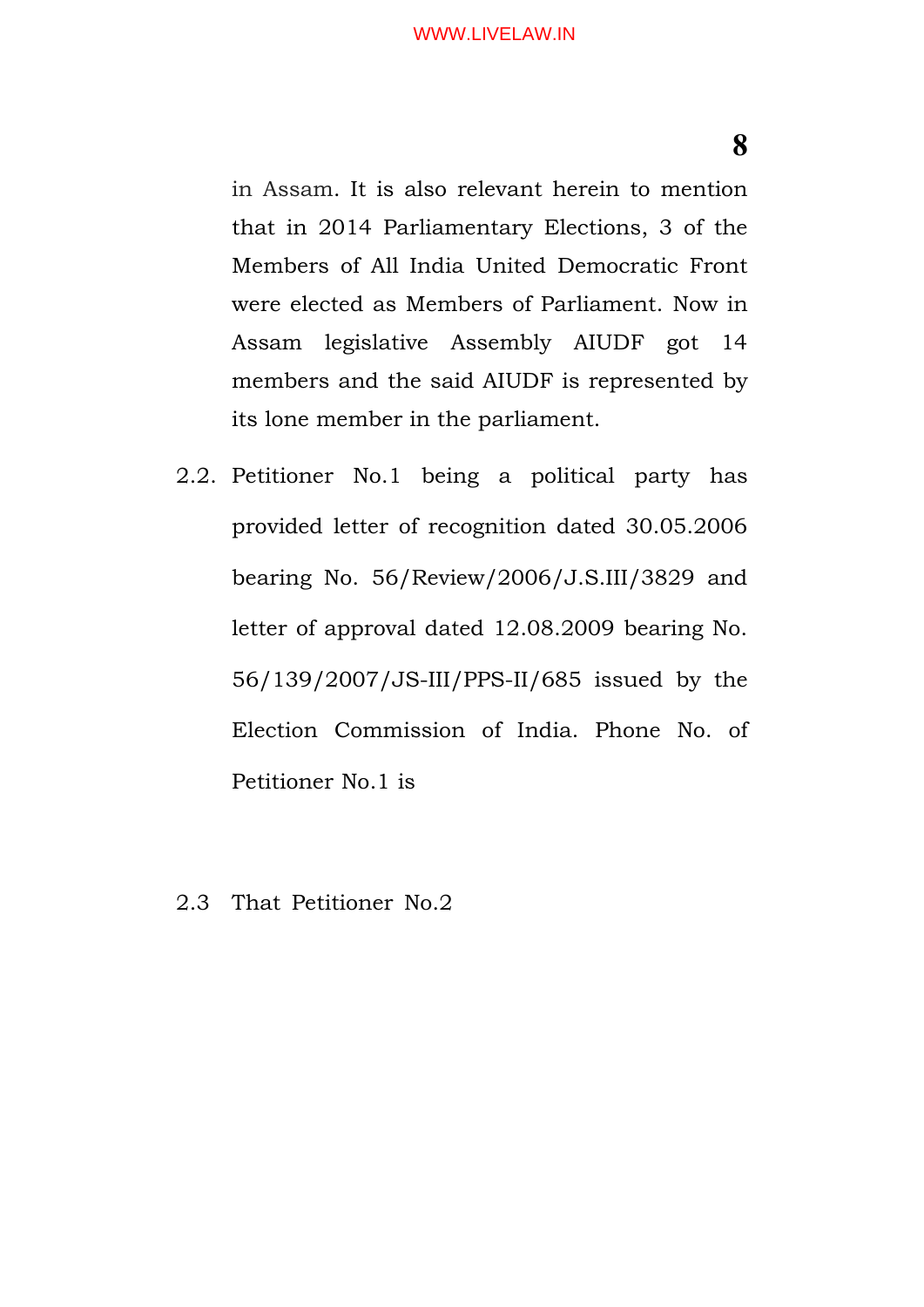#### WWW.LIVELAW.IN

**9**

- 2.4. The present petition under Article 32 of the Constitution of India is being filed by way of public interest litigation. The Petitioner has no personal interest, or private/oblique motive in filling the instant petition except to the extent stated at paragraph 7 of this Writ Petition.
- 2.5 That the petitioner is filing the present petition on his own and not at the instance of someone else. The litigation cost, including the advocate's fee and the travelling expense of the lawyers, if any, are being borne by the petitioner himself.

#### 3. **BRIEF FACTS OF THE CASE:**

3.1 That for the first time after independence, Delimitation of Assembly and Parliamentary Constituencies was resorted to by forming a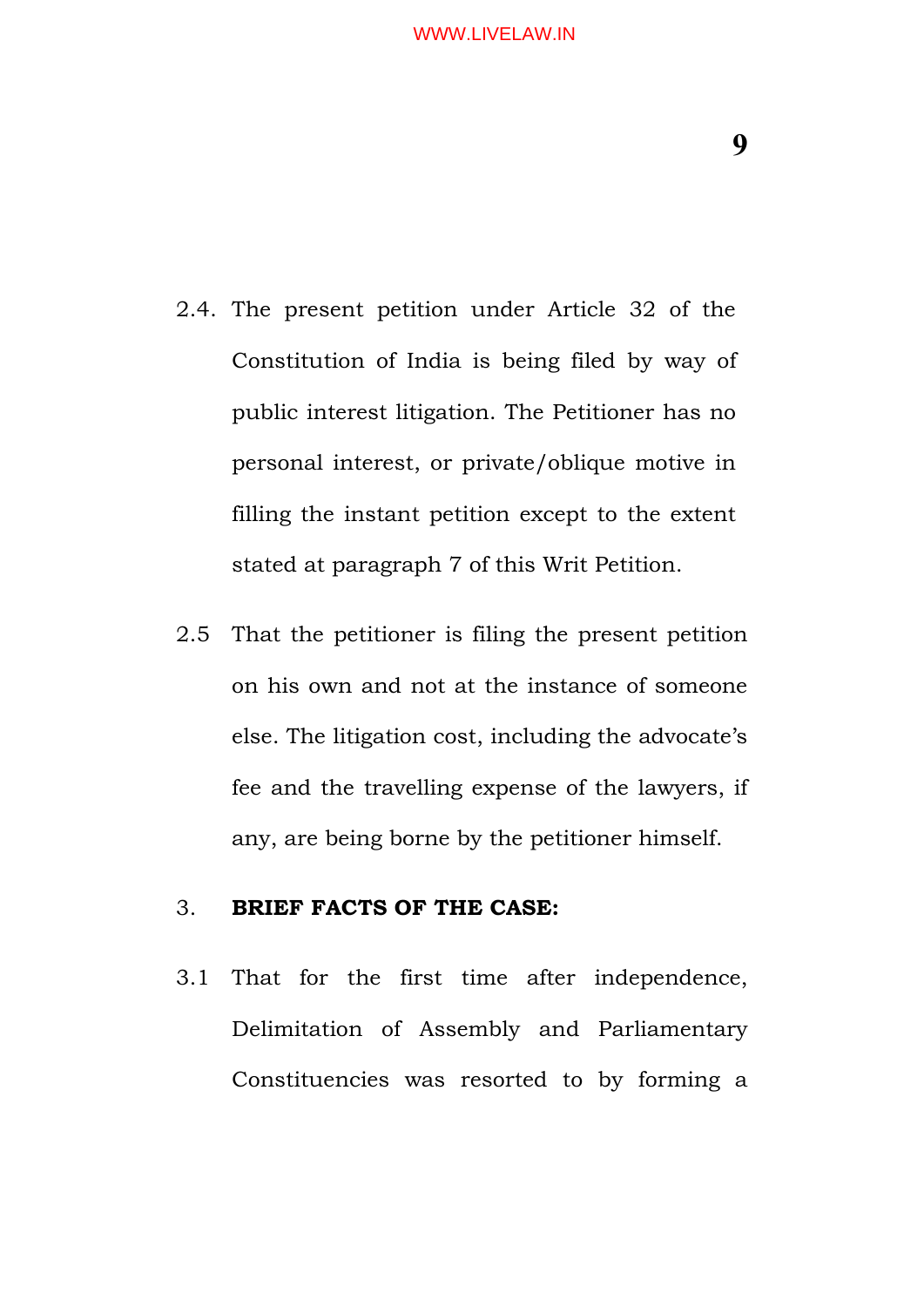#### WWW.LIVELAW.IN

**10**

Delimitation Commission under the Delimitation Commission Act, 1952. Delimitation literally means the act or process of fixing limits or boundaries of territorial constituencies in a country or a province having a legislative body. The basis for the delimitation exercise in 1952 was the population figures from the then recent Census of 1951.

- 3.2 That Another delimitation commission was formed pursuant to the Delimitation Commission Act, 1962 for delimiting the Assembly and Parliamentary Constituencies in India. The basis for the delimitation exercise in 1963 was the population figures from the 1961 Census.
- 3.3 That another delimitation commission was formed pursuant to the Delimitation Act, 1972 for delimiting the Assembly and Parliamentary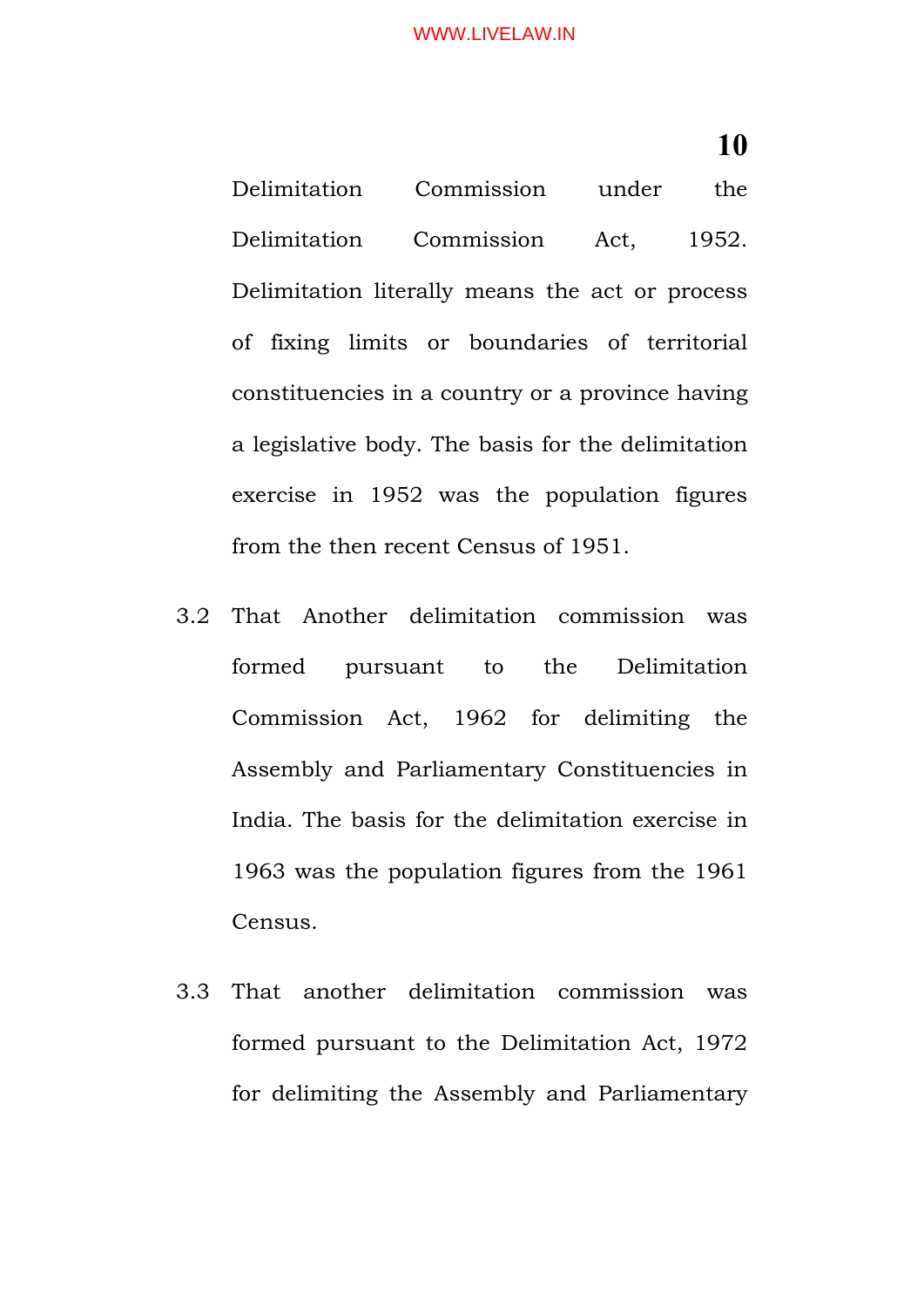Constituencies in India. The basis for the delimitation exercise in 1973 was the population figures from the 1971 Census.

3.4 That the Delimitation Act, 2002 was enacted for the formation of another Delimitation Commission that had been tasked with delimiting the parliamentary and assembly constituencies for the entire country. As per the Delimitation Act, 2002, the basis for conducting delimitation was the most recent census then i.e., Census 2001.

Copy of the Delimitation Act, 2002, as amended till date, has been marked and annexed herewith as **Annexure No.P-1** at page 49 to 65.

3.5 That subsequent to the formation of the delimitation commission, P.I.L. No. 62 of 2007 came to be filed before the Hon'ble Gauhati High Court, which was referred to a larger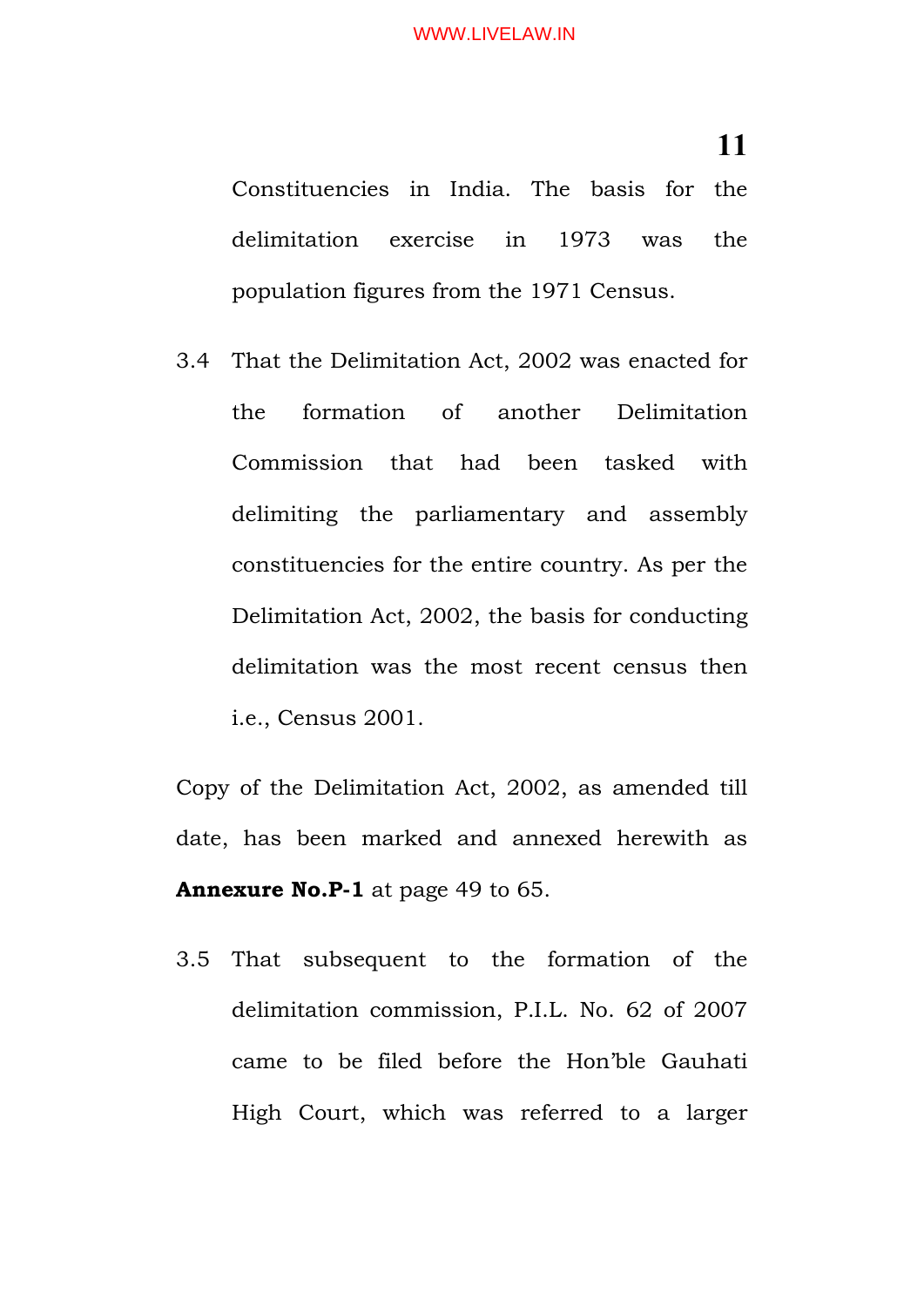bench of five judges of the Hon'ble High Court. Vide order dated 16.08.2007, the 5 judge bench of the Hon'ble High Court had noted the following concerns, with regard to delimitation in the State of Assam based on the 2001 Census:

*"In so far as the State of Assam is concerned, the main grievance of the petitioners appears to be identification of what is contended, on a definite basis in view of the judgment of the Supreme Court in Sarbananda Sonowal's case reported in (2005) 5 SCC 665, to be a large number of illegal migrants who have been covered by the Census Report of the year 2001. The aforesaid question is inextricably linked to the process of delimitation of the territorial boundaries of the constituencies as a whole with ultimate result that such illegal migrants in the State may not be*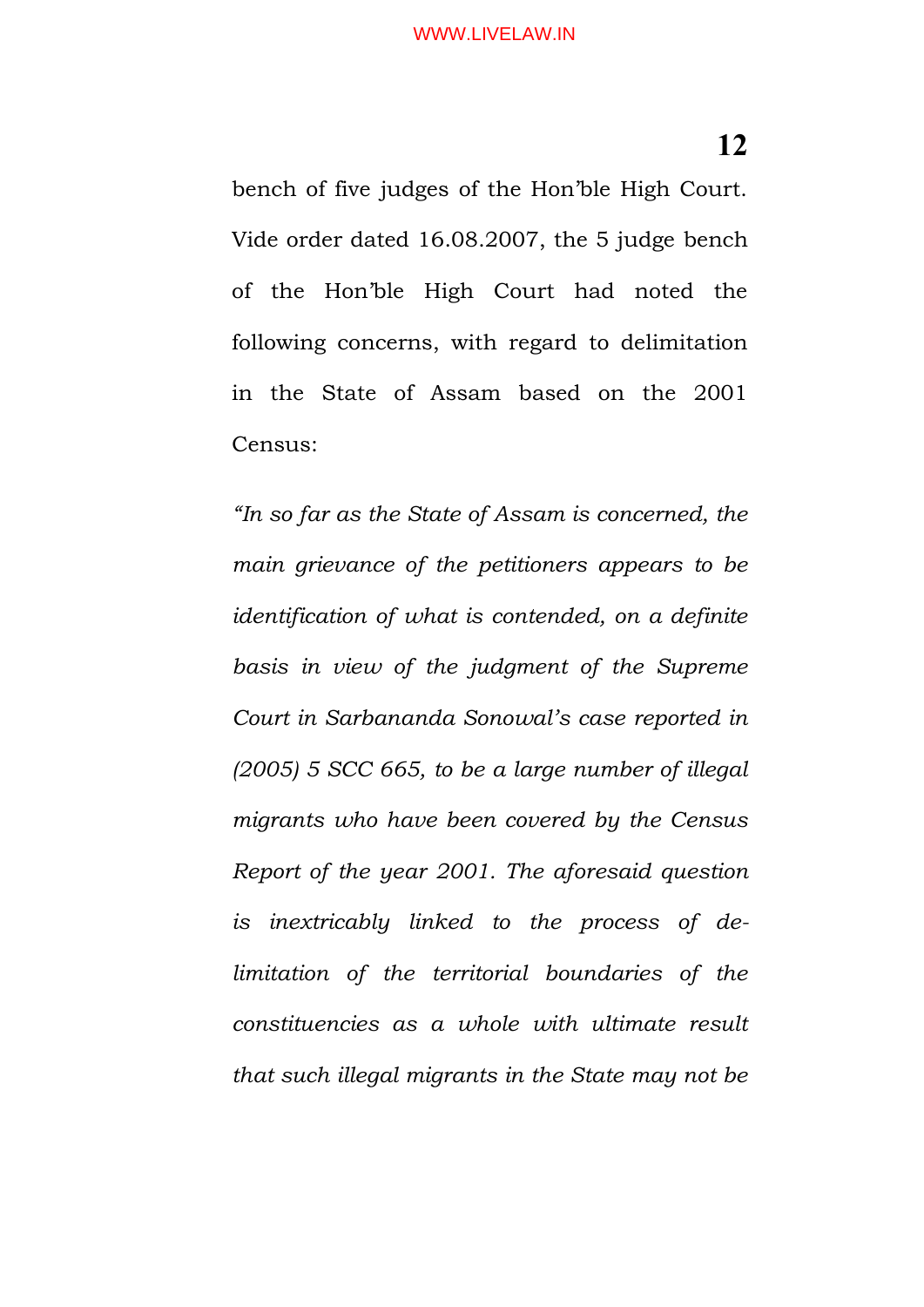*permitted to participate in the electoral process. The submission made by the learned counsels for the parties are capable of raising hypothetical question of exclusion of a large number of a segment of the population constituting the State Assembly from the electoral process. Permitting such illegal migrants to participate in the electoral process of the country would be contrary to the letter and spirit of the Constitution and the laws and, therefore, the exercise of delimitation process which is carried on the basis of the data published by the Census Commission without first determining the citizenship in question would be inconsistent with the Constitutional rights of the citizens."*

Typed copy of the order dated 16.08.2007 passed by the Hon'ble Gauhati High Court, Guwahati in P.I.L.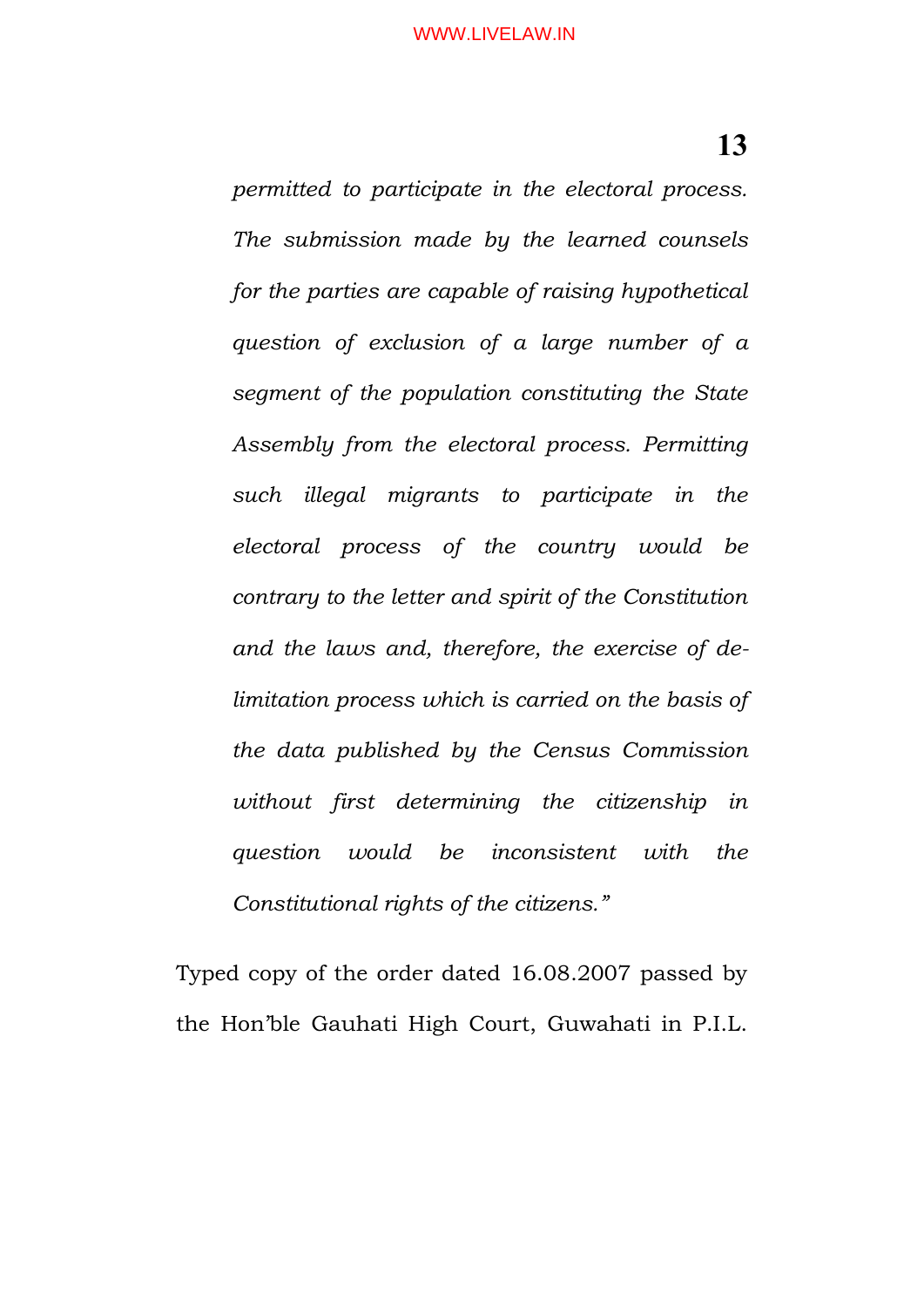3.6 That once the Delimitation Commission had given its report, the process of delimitation for the State of Assam was deferred by the issuance of Notification No. S.O. 283(E) by the President under Section 10A of the Delimitation Act, 2002. The decision was taken, *inter alia,* in light of the aggravated law and order situation in Assam, non-availability of the NRC, Assam, etc.

Copy of Notification Number S.O. 283(E) dated 08.02.2008 published by the Ministry of Law and Justice has been marked and annexed herewith as **Annexure No.P-3** at page 74 to 78.

3.7 That the reasons stated in the Notification number S.O. 283 (E) dated 08.02.2008, deferring the process of delimitation for the State of Assam, are by and large still in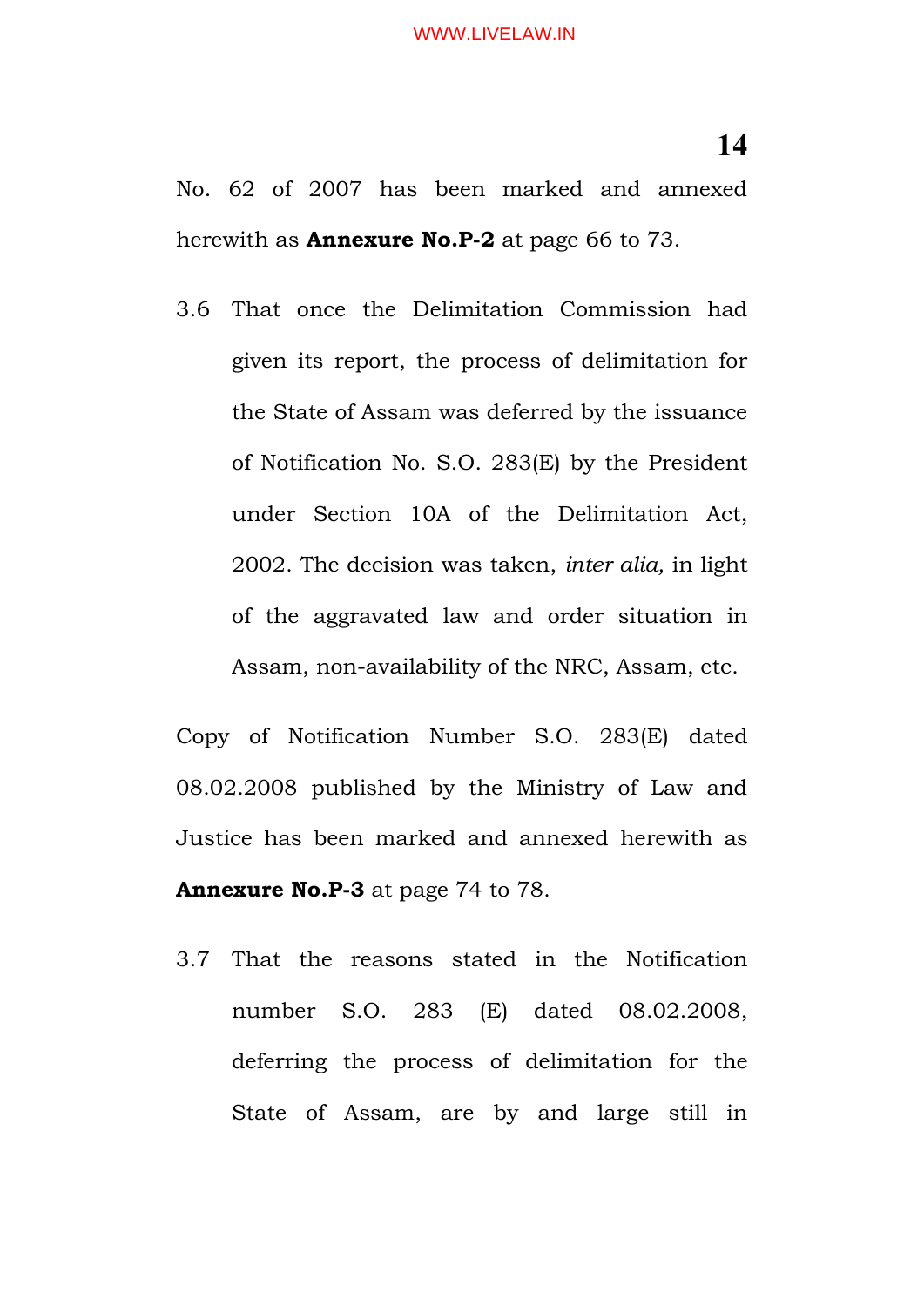existence and it is submitted that the present decision for resuming the exercise of delimitation in the State, issued vide the Impugned Order No. S.O. 903 (E) dated 28.02.2020 (Annexure-2), is devoid of any reasons justifying the change in situations since 2008.

- 3.8 That to summarise, the decision for deferment of delimitation exercise for the State of Assam had been taken, inter alia, citing the following reasons:
	- (a) That the delimitation work was stayed pursuant to the orders of the Gauhati High Court in PIL No. 62/2007 (Shri Ram Prasad Sarmah Vs. UOI) and *"resumption of delimitation by the Delimitation Commission consequent to the Hon'ble Supreme Court's stay on the order of the Guwahati High Court (in the*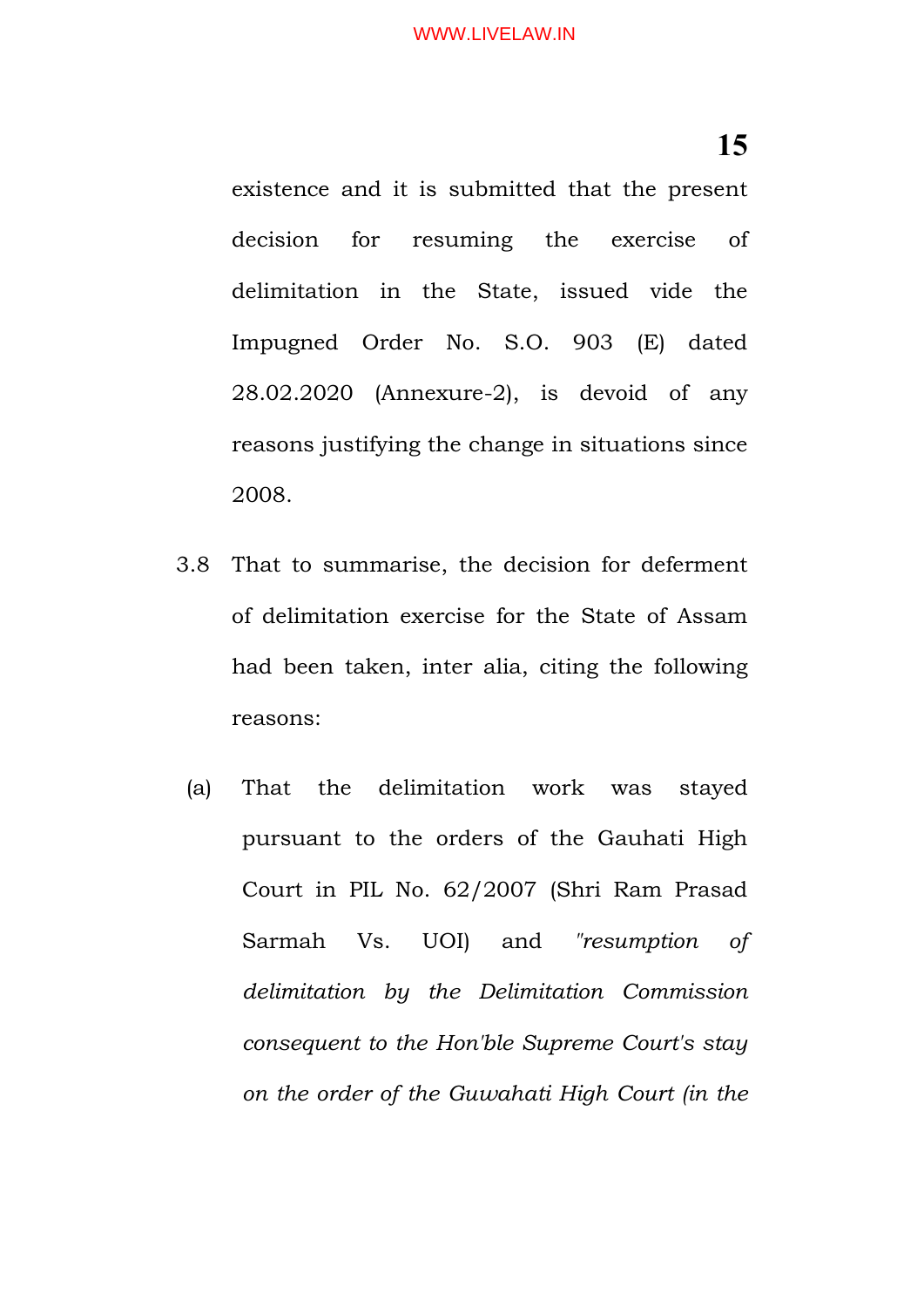*aforesaid petition) is likely to arouse the sentiments of the people living in the State of Assam due to their apprehension that the ongoing delimitation in many electoral constituencies may result in break-up of affiliation between public and its representatives, change of boundaries thereof, which may cause alienation of different groups of tribes";*

- (b) That delimitation exercise should be postponed *"till such time as the National Register of Citizens (NRC) is updated to reflect the true population configuration in the State";*
- (c) That the process of delimitation in Assam had evoked strong opposition from all concerned in the State, with various organisations strongly opposing the delimitation exercise, which had given apprehensions with regard to break down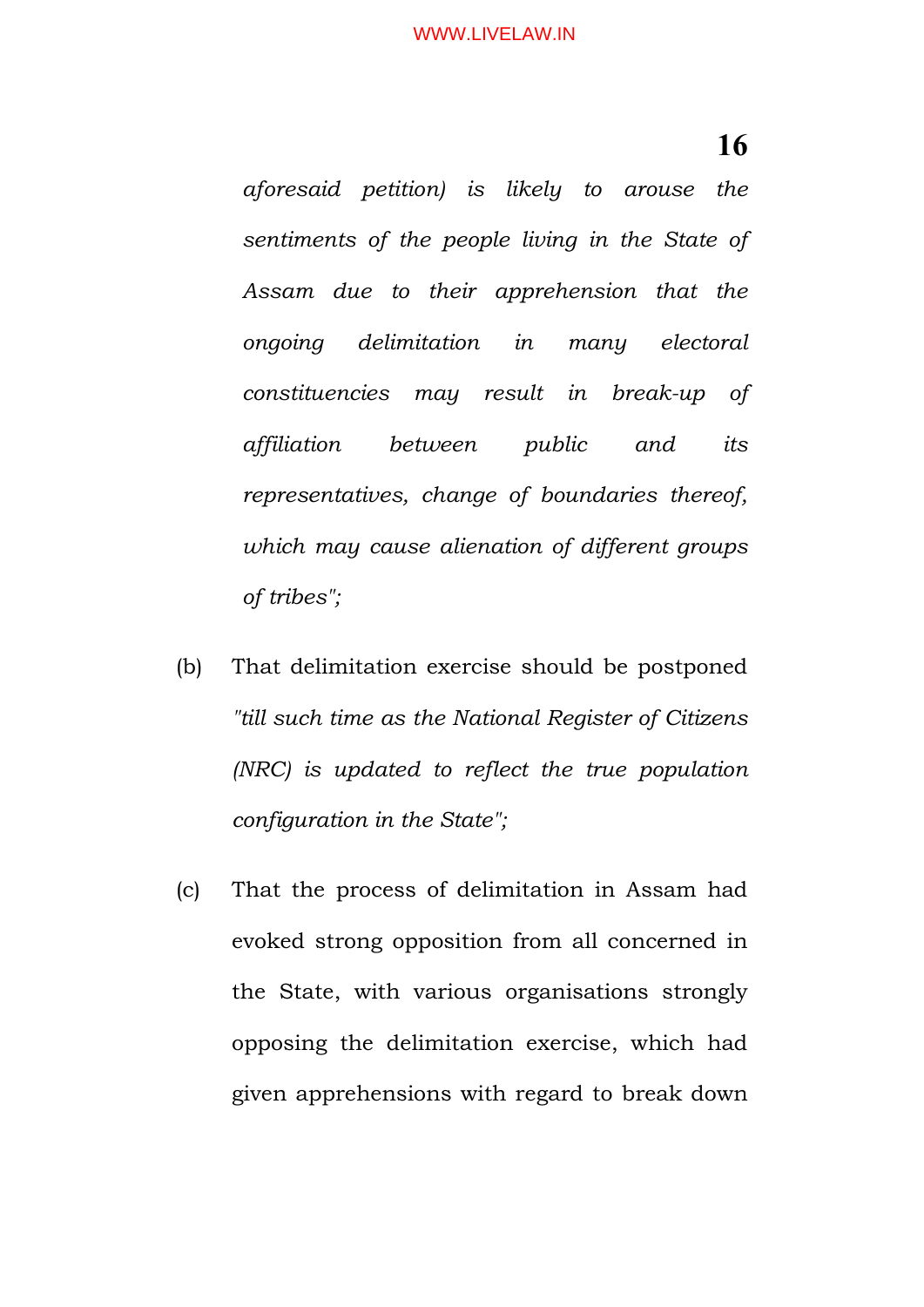of public order in the State of Assam. It was stated that *"issues in regard to delimitation of constituencies in the State of Assam are very serious and sensitive in nature and may give rise to break down of public order on account of serious law and order situation in different districts and more, particularly, in the areas which are disturbed areas or very sensitive areas"*;

- (d) That the Central Government had declared the entire State of Assam as *"disturbed area"*, under Section 3 of the Armed Forces (Special Powers) Act, 1958;
- (e) That the National Democratic Front of Bodoland (NDFB) and the United Liberation Front of Assam (ULFA), declared as unlawful associations under the Unlawful Activities (Prevention) Act, 1976, were *"likely to exploit the*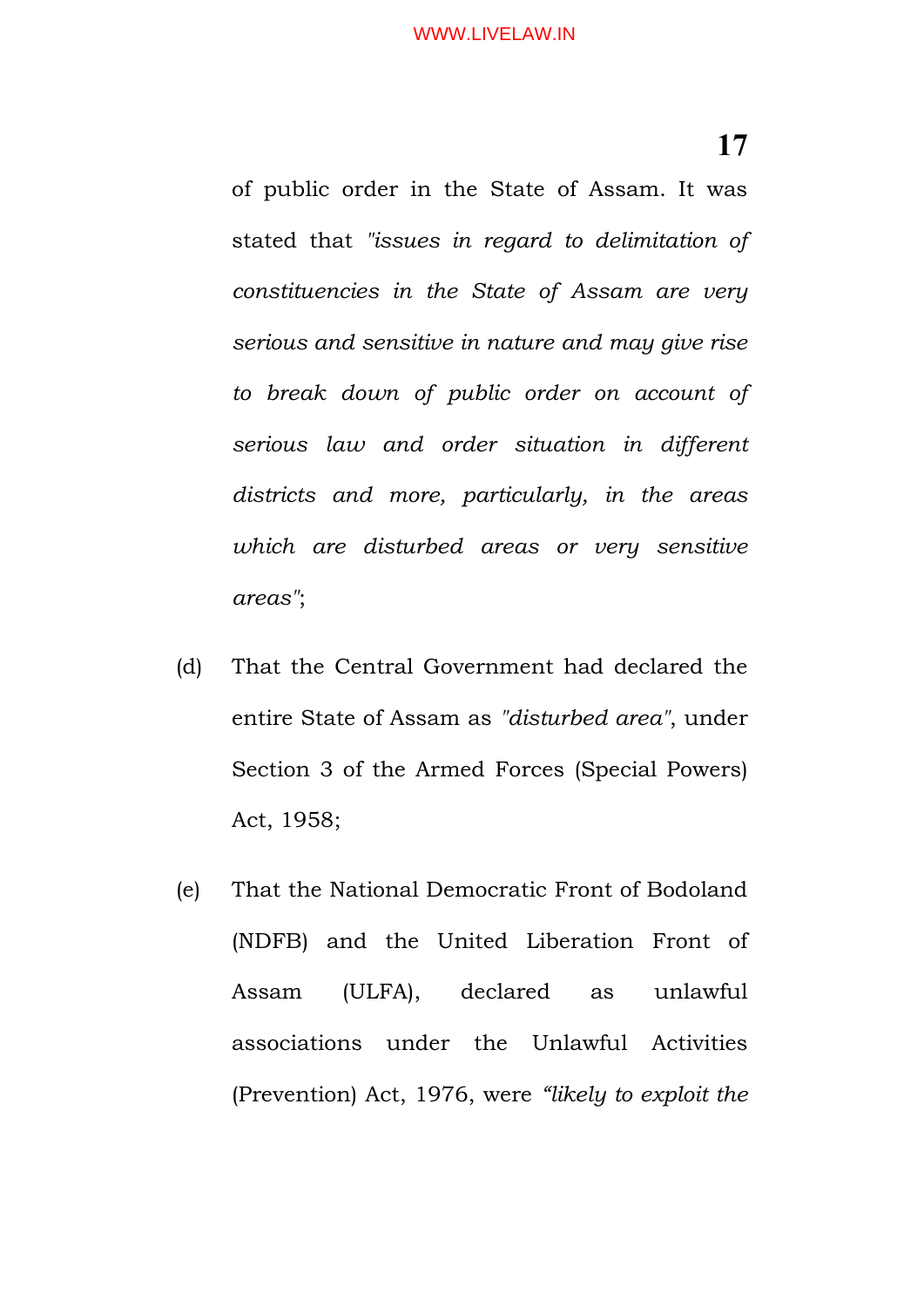*sentiments of the local people, and create large scale violence and disruption of the public order, in furtherance of their agenda";*

- (f) That *"strong objections"* had been lodged by *"the legislators, parliamentarians, all political parties, Panchayats and public leaders on the proposed delimitation of Assembly and Parliamentary constituencies";*
- (g) That the State Government was *"of the view that the delimitation process should be kept in abeyance and has requested for the maintenance of status quo in the interest of peaceful coexistence of people of the State and its territorial integrity and the maintenance of public order.";*
- (h) That, due to the outbreak of COVID19 pandemic, high alert has been declared by the Centre and States as well as Union Territories. It is relevant to mention here that the Ministry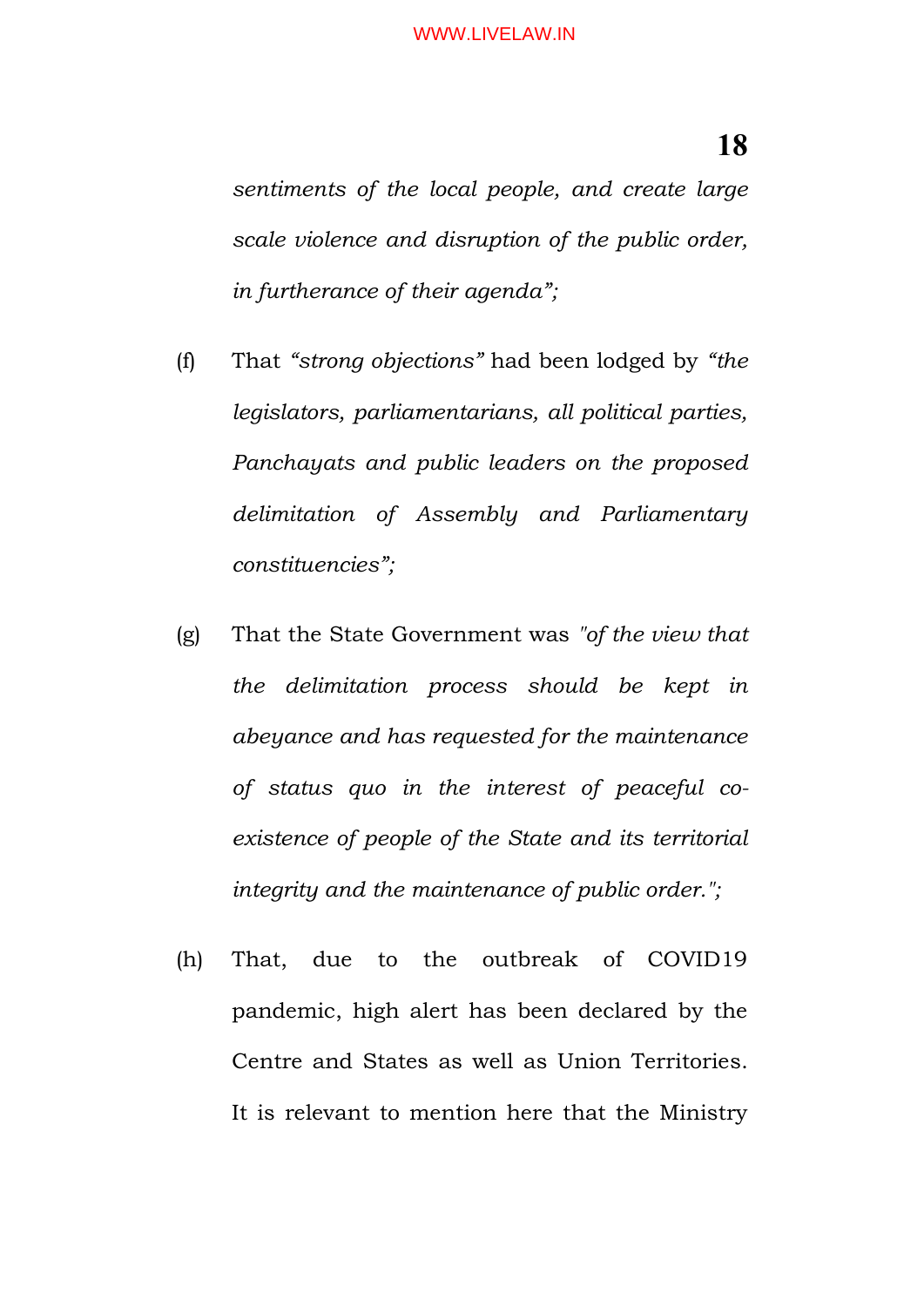of Home Affairs, Government of India issued Notification dated 25.03.2020 thereby deferred the process of First Phase of Census, 2021 as well as National Population Register (NPR) scheduled to be started from 01.04.2020 due to outbreak of COVID19 pandemic. Considering these facts, it is evident that the work of delimitation process will definitely be affected by COVID19 pandemic.

3.9 That as the NRC is being prepared on the basis of Section 6A of the Citizenship Act, 1955, it must also be pointed out that the said provision, added to the Citizenship Act in 1985, is also challenged before the Hon'ble Supreme Court of India, which has referred the challenge to Section 6A of the Citizenship Act, 1955, to a larger bench vide order dated 17.12.2014 passed in Writ Petition (Civil) No. 562 of 2012.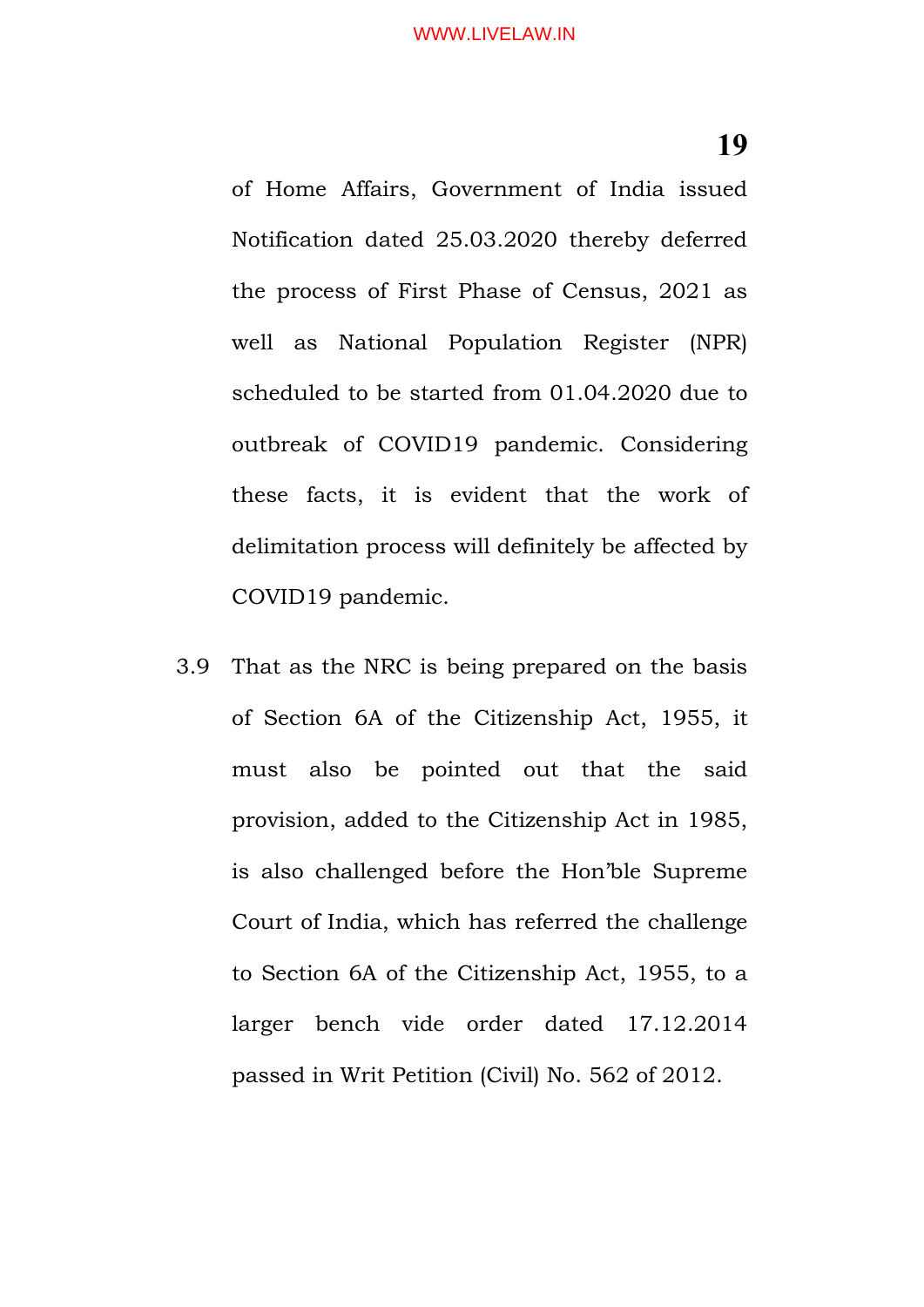Copy of judgment dated 17.12.2014 passed in Writ Petition (Civil) No. 562 of 2012 has been marked and annexed herewith as **Annexure No.P-4** at page 79 to 181

3.10 That also pertinent to note is that vide order dated 30.08.2017, PIL No. 62/2007, initially filed seeking directions deferring the delimitation exercise, has been disposed of as infructuous in light of the deferment of the delimitation process in the State of Assam pursuant to the aforesaid Notification number S.O. 283 (E) dated 08.02.2008. The retraction of the aforesaid 2008 order of delimitation has brought the situation back to as it were before 08.02.2008.

Copy of the order dated 30.08.2017 passed by the Gauhati High Court in PIL No. 62/2007has been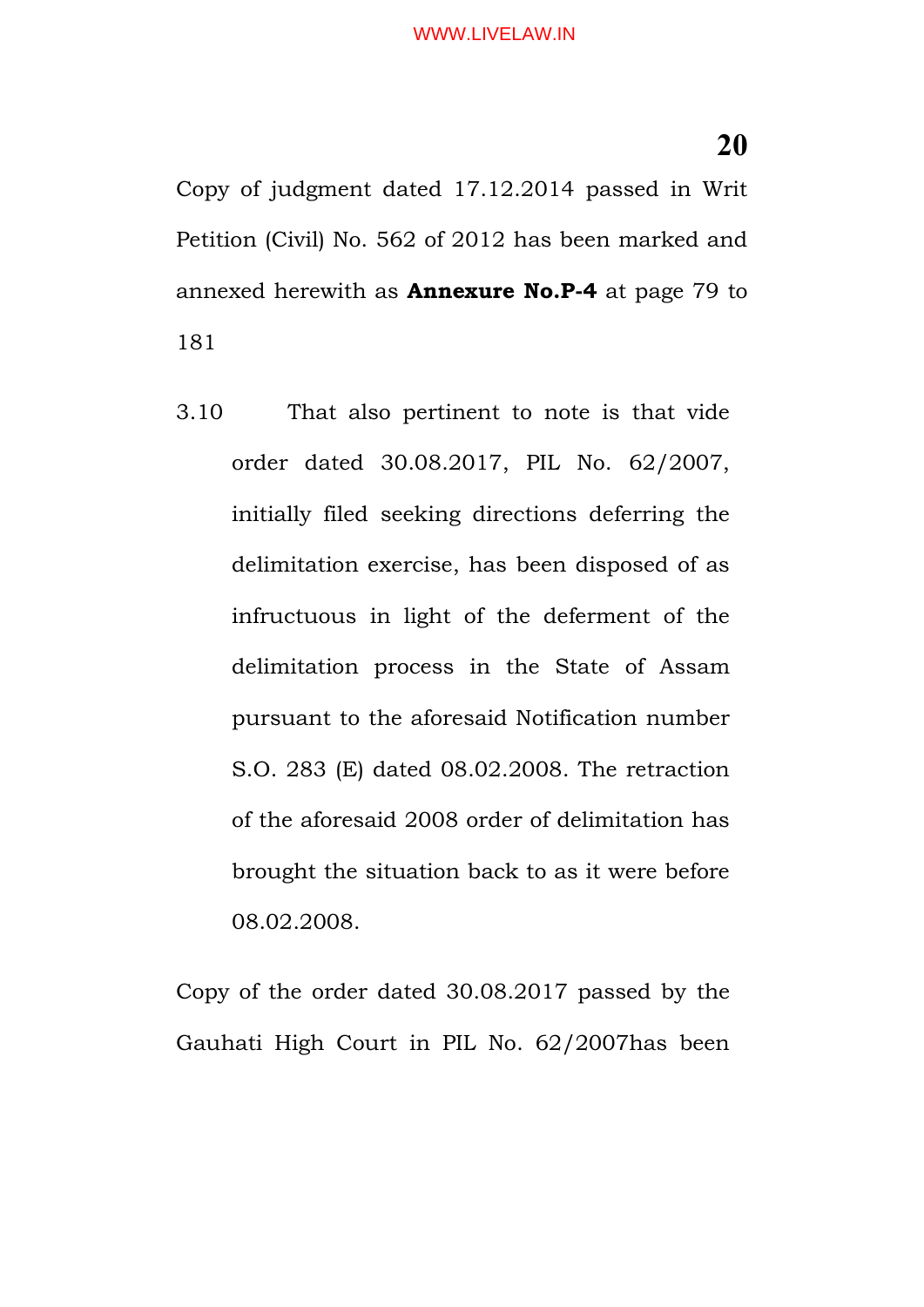marked and annexed herewith as **Annexure No.P-5** at page 182 to 184.

- 3.11 That the State of Assam, ever since the introduction of Citizenship (Amendment) Bill, 2016 till the enactment of the Citizenship (Amendment) Act, 2019 on 12.12.2019, has seen widespread and violent protests, bandhs, curfews etc. leading to loss of not only public and private property but also of the precious lives of Indian Citizens.
- 3.12 That the situation in Assam had grown so out of control that the entire State of Assam was declared as a "*disturbed area*" for the purposes of the Armed Forces (Special Powers) Act, 1958 with effect from 28.08.2019, for a period of six months. This period of six months had come to an end on the very day that the aforesaid Order No. S.O. 903 (E) came to be issued on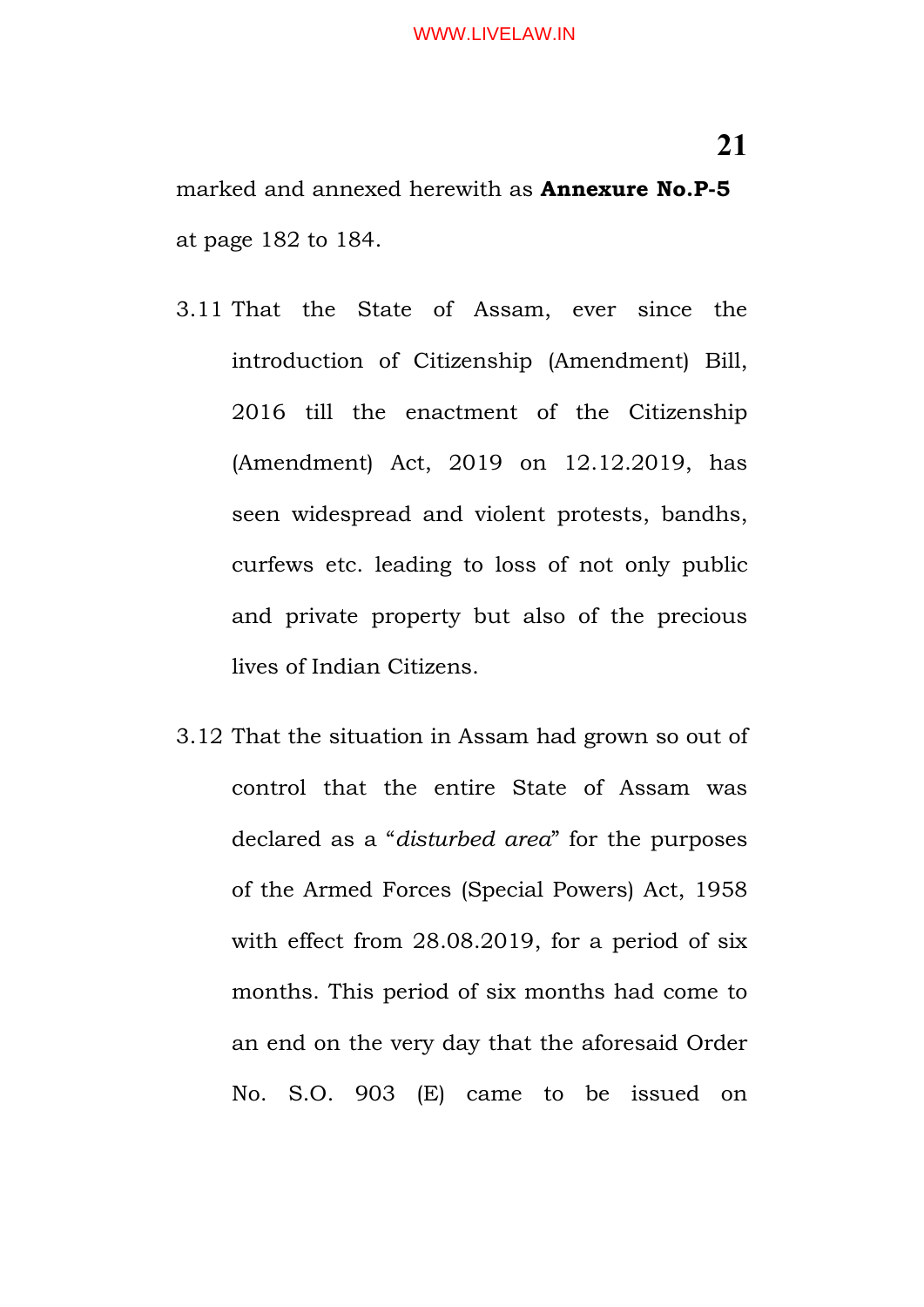28.02.2020 rescinding the deferment of delimitation and deciding to conduct the same. Subsequently, as per power conferred under Section.3 of the Armed Forces (Special Powers) Act, 1958, the Government of Assam has declared the entire state of Assam as "Disturbed Area" up to 6 (six) months beyond 28.02.2020, unless withdrawn earlier.

# 3.13 **FACTS CONSTITUTION THE CAUSE OF ACTION:**

That vide the impugned order number S.O. 903(E) dated 28.02.2020, a decision was taken to rescind the aforesaid Notification S.O. 283(E) dated 08.02.2008 by means of which the exercise of delimiting the constituencies in Assam, as per the Delimitation Act, 2002, was deferred by the President of India citing a number of reasons, by and large still existing.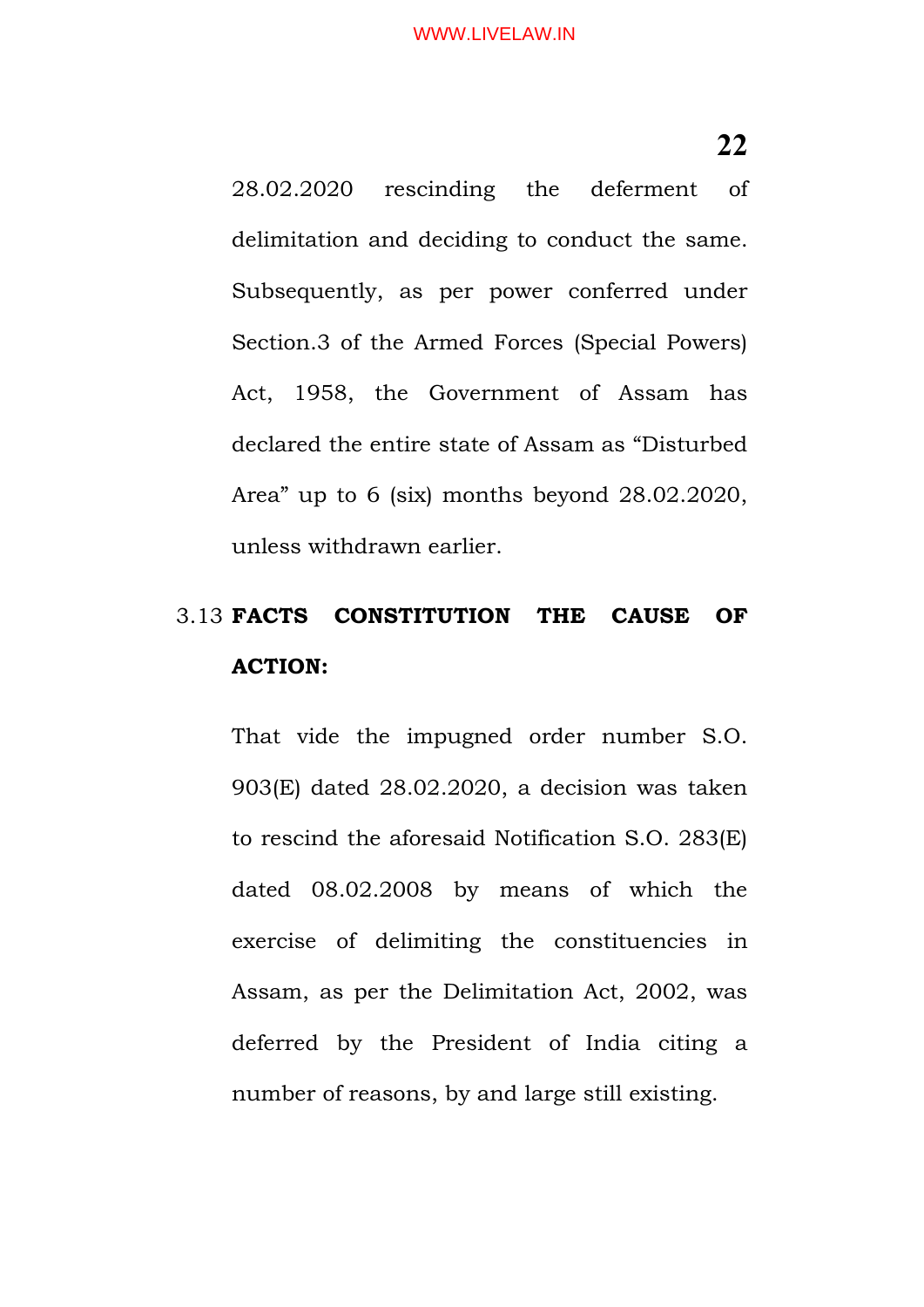Copy of the order Number S.O. 903(E) dated 28.02.2020 issued by Ministry of Law and Justice has been marked and annexed herewith as **Annexure No.P-6** at page 185 to 187.

3.14 That the Ministry of Law and Justice, notified, through Notification No. S.O. 1015(E), dated 06.03.2020 the constitution of the Delimitation Commission for the purpose of delimiting assembly and parliamentary constituencies in the Union Territory of Jammu and Kashmir and the states of Assam, Arunachal Pradesh, Manipur and Nagaland.

Copy of the Notification No. S.O. 1015(E) dated 06.03.2020 published by the Ministry of Law and Justice constituting the Delimitation Commission has been marked and annexed herewith as **Annexure No.P-7** at page 188 to 190.

**23**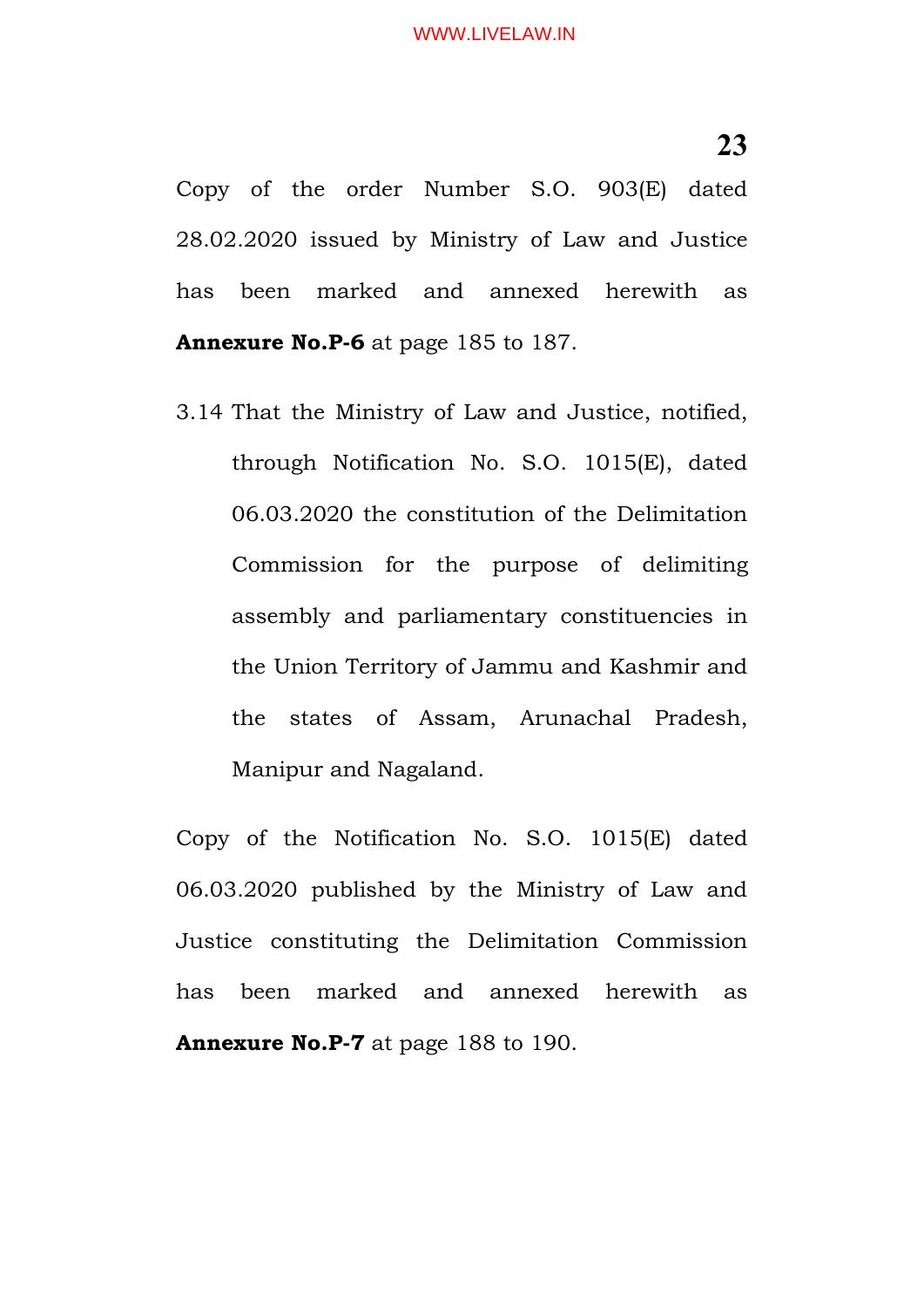3.15 That two persons other than the present petitioners had approached this Hon'ble Court by way of filing a writ petition being WP(C) No.454/2020 challenging the ongoing process of delimitation in the state of Assam. The Hon'ble Court was pleased to issue notice upon the Respondents vide Order dated 27.05.2020.

Copy of the Order dated 27.05.2020 passed by this Hon'ble Court has been marked and annexed herewith as **Annexure No.P-8** at page 191 to 192

#### **4. SOURCE OF INFORMATION:**

That all of the documents annexed with the present writ petition are in public domain.

#### **5. DETAILS OF REMEDIES EXHAUSTED:**

5.1. That in light of the urgency of the present issue and as the delimitation commission has already been constituted, the petitioners herein have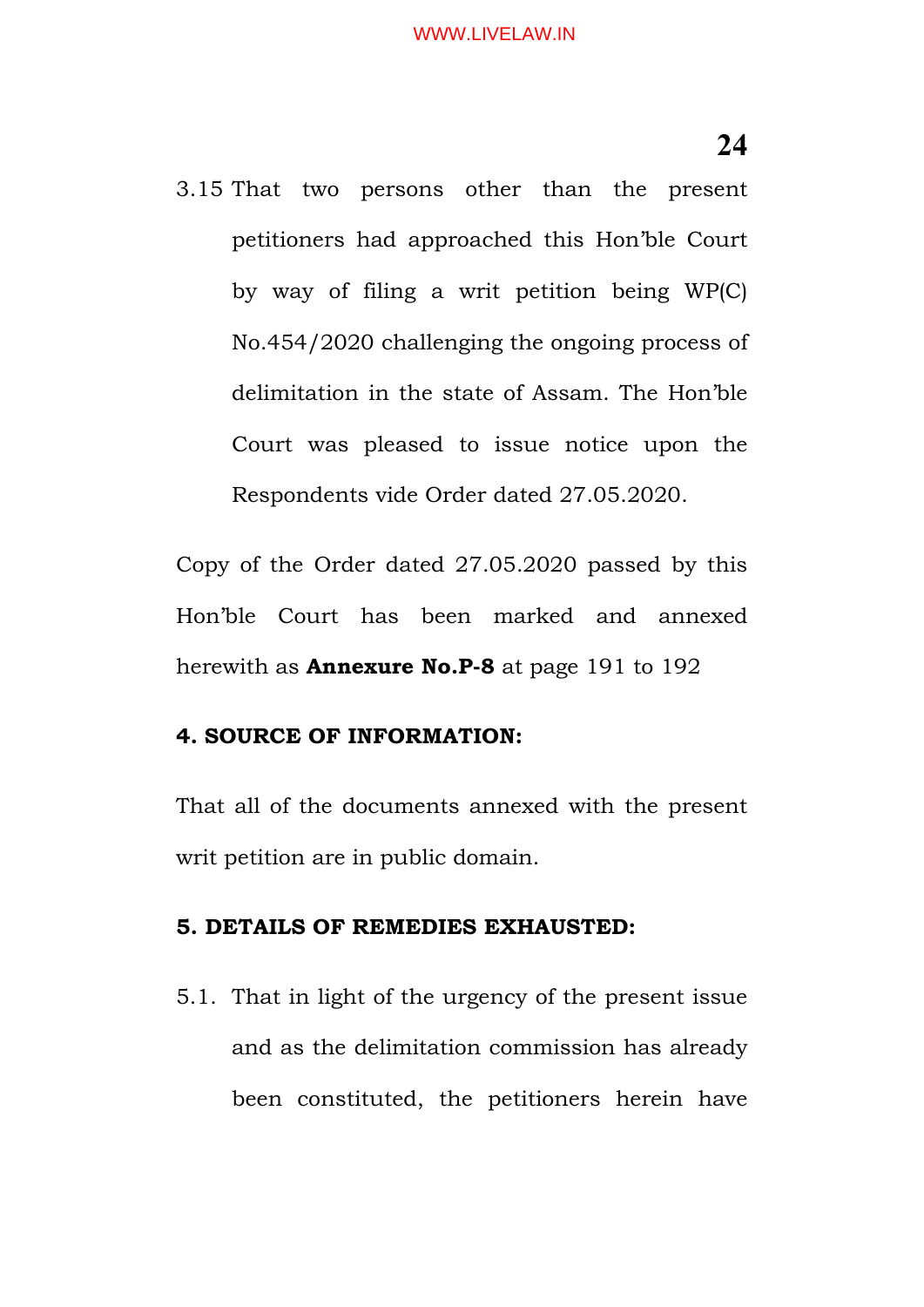not preferred any representation before any government body or authorities concerned herein, as the remedy lies with this Hon'ble Court.

# 6. **NATURE AND EXTENT OF INJURY CAUSED OR LIKELY TO BE CAUSED TO THE PUBLIC:**

- 6.1 The Delimitation proposed to be carried will change the constituencies and will have an impact on the voting rights and preferences of large number of voters and candidates.
- 6.2 As the data relied upon for the proposed delimitation is outdated and because the atmosphere in the state of Assam at present, is not conducive for the said exercise, it is feared that many citizens may loose their right to vote if the exercise is carried out in the present scenario.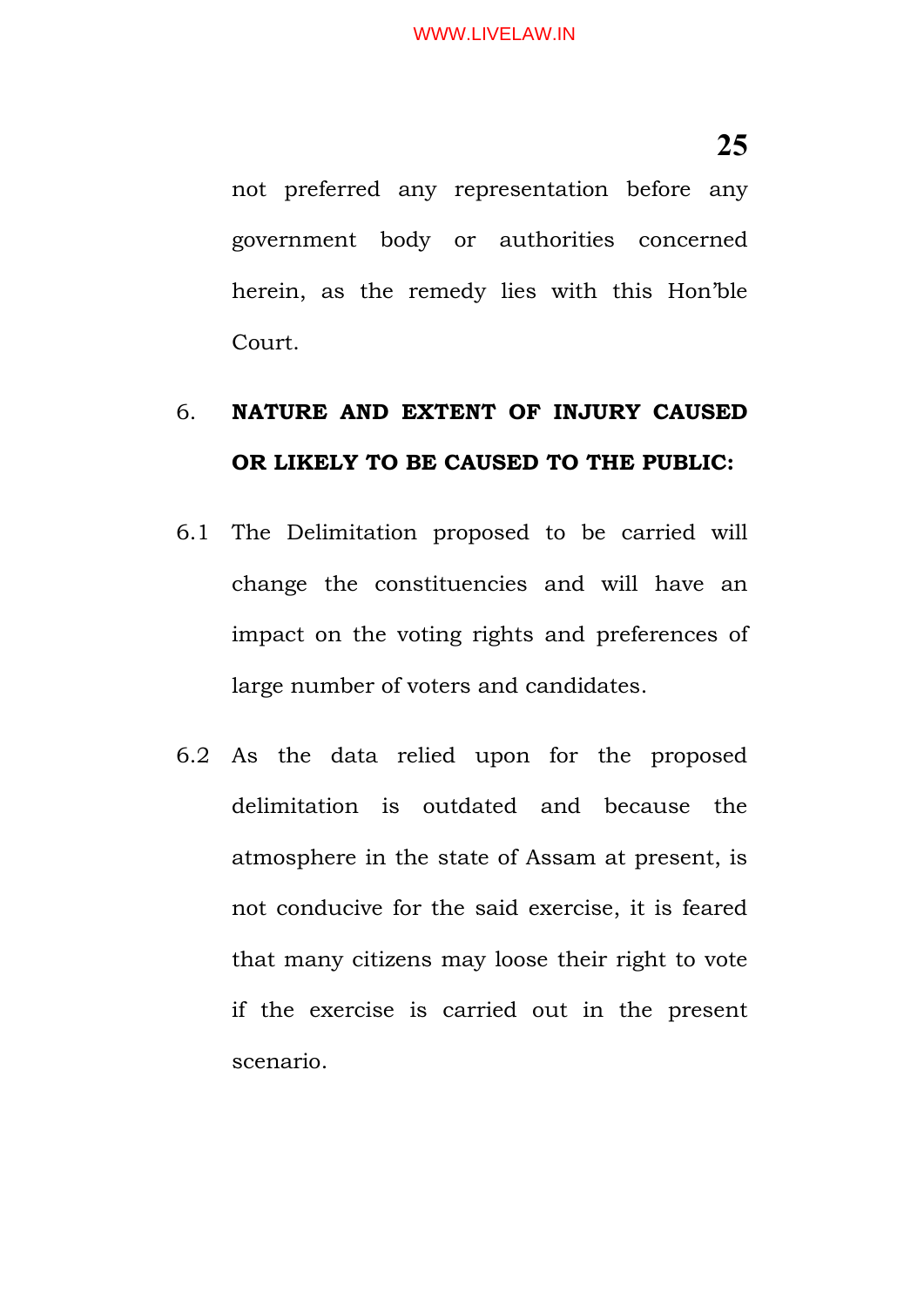That the Petitioner No.1 being a political party in the State of Assam, is interested in the outcome of this petition to the extent that the Delimitation proposed to be carried will change the constituencies and will have an impact on the voting rights and preferences of large number of voters and candidates. Therefore, the interest of the petitioners herein is to ensure that the Delimitation should be done in a transparent, fair and reasonable manner and in accordance with the letter and spirit of the law and established practice. The petitioners fear that, this is not possible in the present facts and circumstances prevalent in the State of Assam.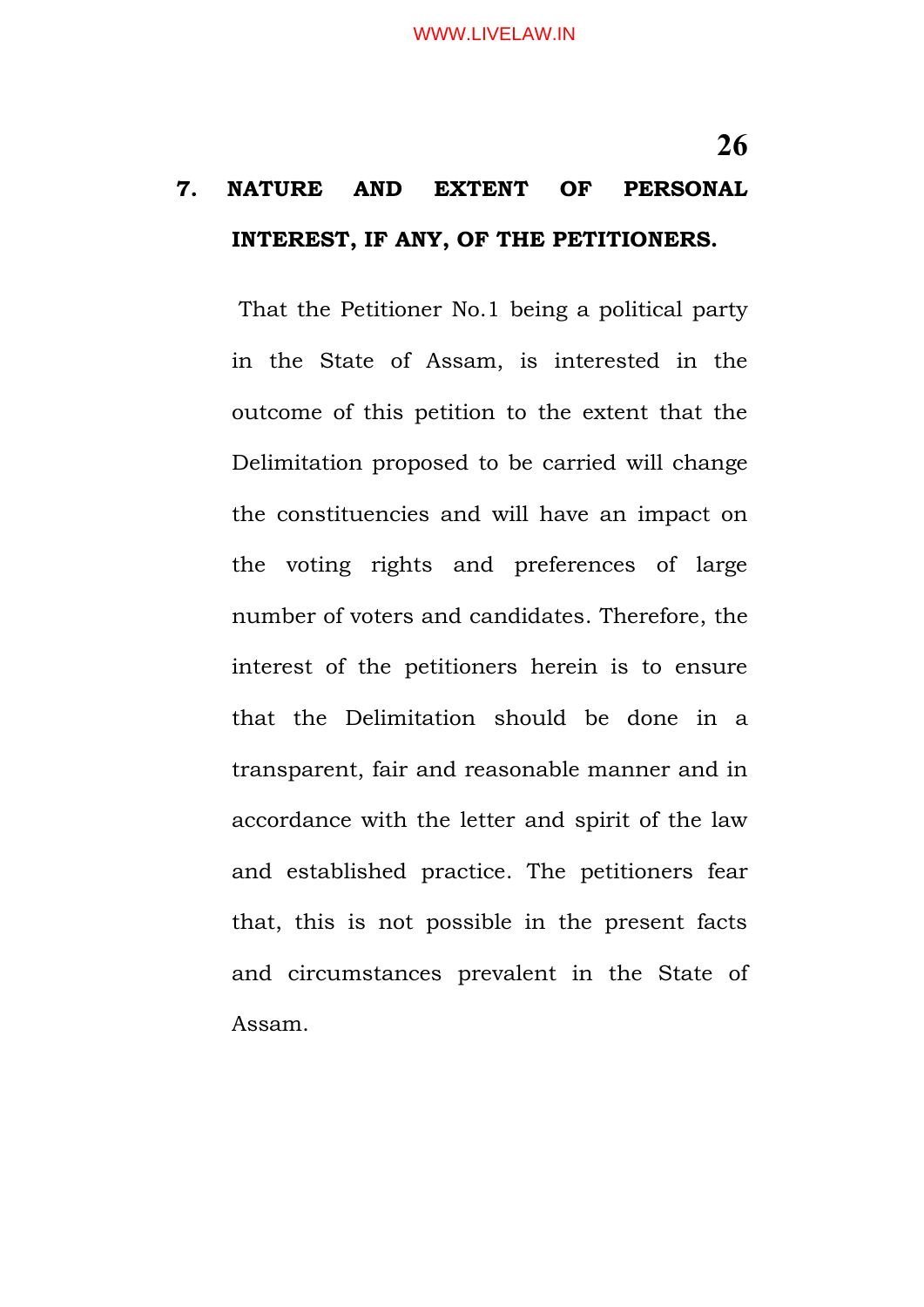**8. Details regarding any civil, criminal or revenue litigation, involving the petitioner or any of the petitioners, which has or could have a legal nexus with the issue(s) involved in the Public Interest Litigation:**

There is no civil, criminal, revenue or any litigation involving the petitioner which has or could have a legal nexus with the issues involved in the Writ Petition.

# **9. WHETHER ISSUE WAS RAISED EARLIER; IF SO, WHAT RESULT:**

9.1 That the petitioner has not preferred any other petition before this Hon'ble Court or any other Court seeking the reliefs as have been sought in the present petition. And that the issue raised herein is neither dealt with nor decided by a Court of law at the instance of the petitioner.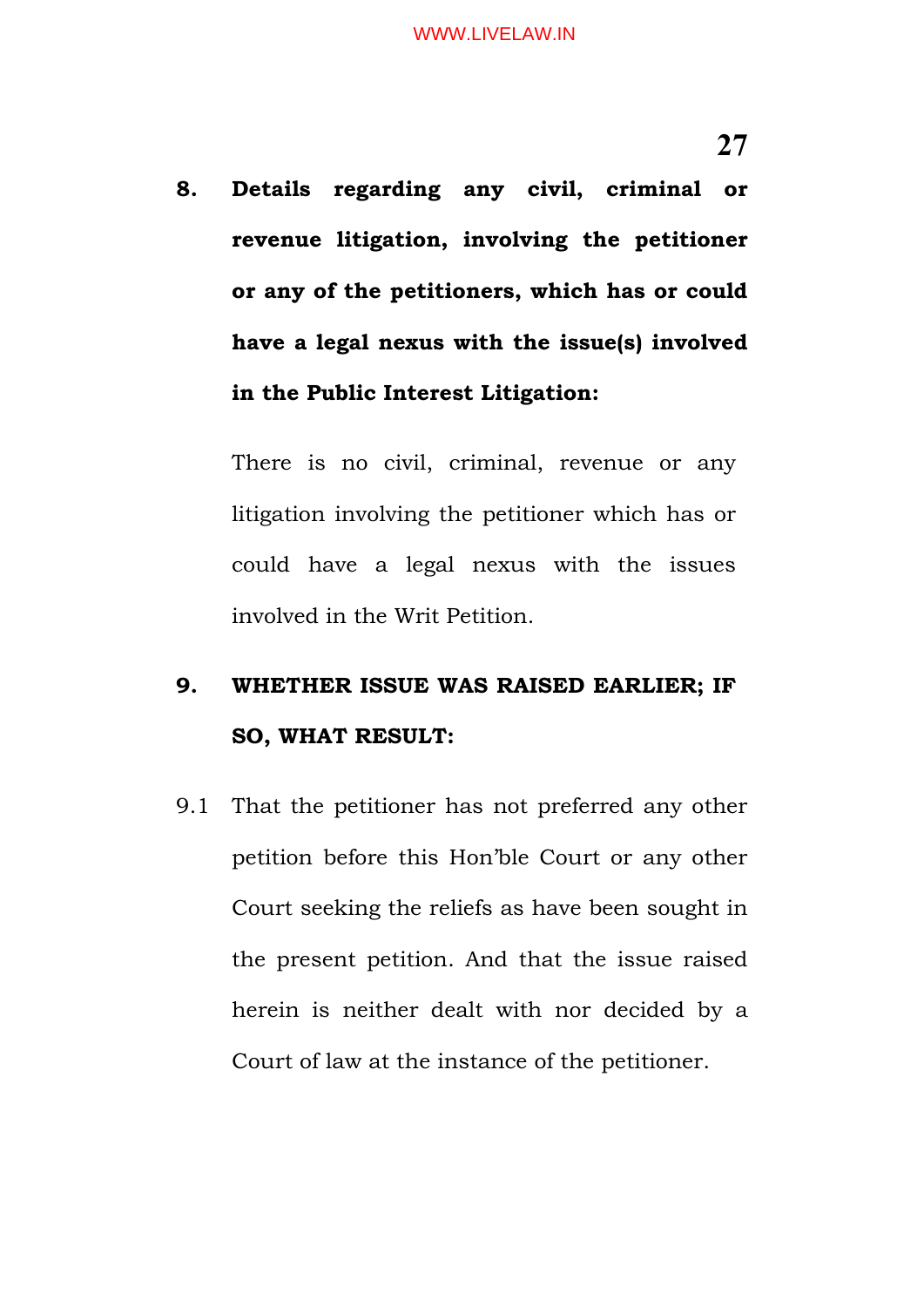9.2 That two persons, not being the present petitioners had approached this Hon'ble Court by way of filing a writ petition being WP(C) No.454/2020 challenging the ongoing process of delimitation in the state of Assam. This Hon'ble Court was pleased to issue notice to the Respondents vide Order dated 27.05.2020. The said matter is still pending.

Copy of the Order dated 27.05.2020 passed by this Hon'ble Court has been marked and annexed herewith as **Annexure No.P-8** at page 191 to 192.

# 10. **WHETHER CONCERNED GOVERNMENT AUTHORITY WAS MOVED FOR RELIEF(S) SOUGHT IN THE PETITION AND IF SO, WITH WHAT RESULT:**

That in light of the urgency of the present issue and as the delimitation commission has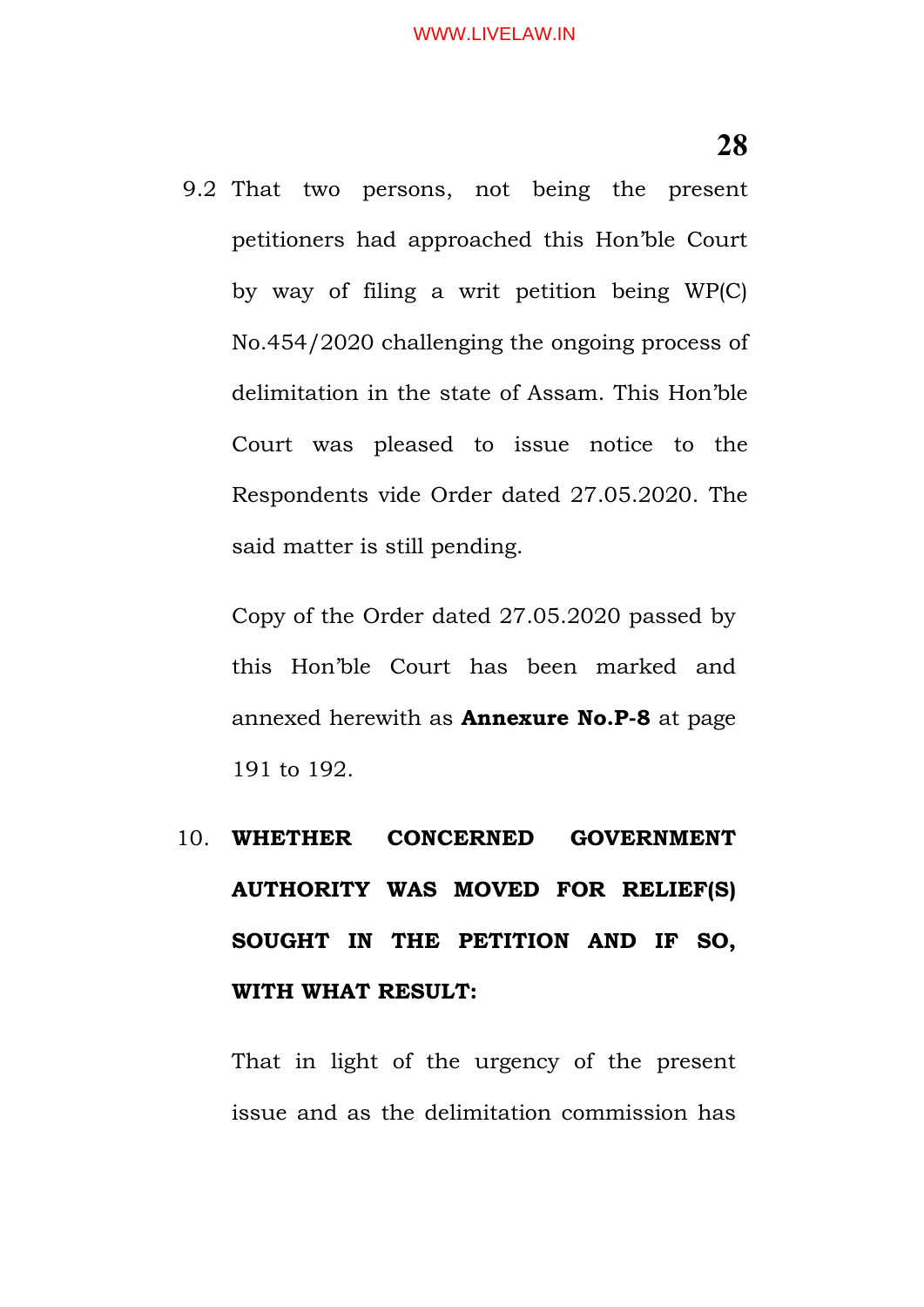already been constituted, the petitioners herein have not preferred any representation before any government body or authority concerned, for the reliefs sought herein.

#### **11. GROUNDS**

That the Petitioner has preferred the present petition on the following, amongst other, grounds:

A. BECAUSE the decision to conduct the pending process of delimitation of assembly and parliamentary constituencies, is not only an arbitrary and hasty decision but stands contrary to the very idea behind conducting delimitation, having proposed to be conducted not on the basis of the population figures obtained from the most recent Census but rather on the basis of stale figures of 2001 Census. The petitioners reason that while vide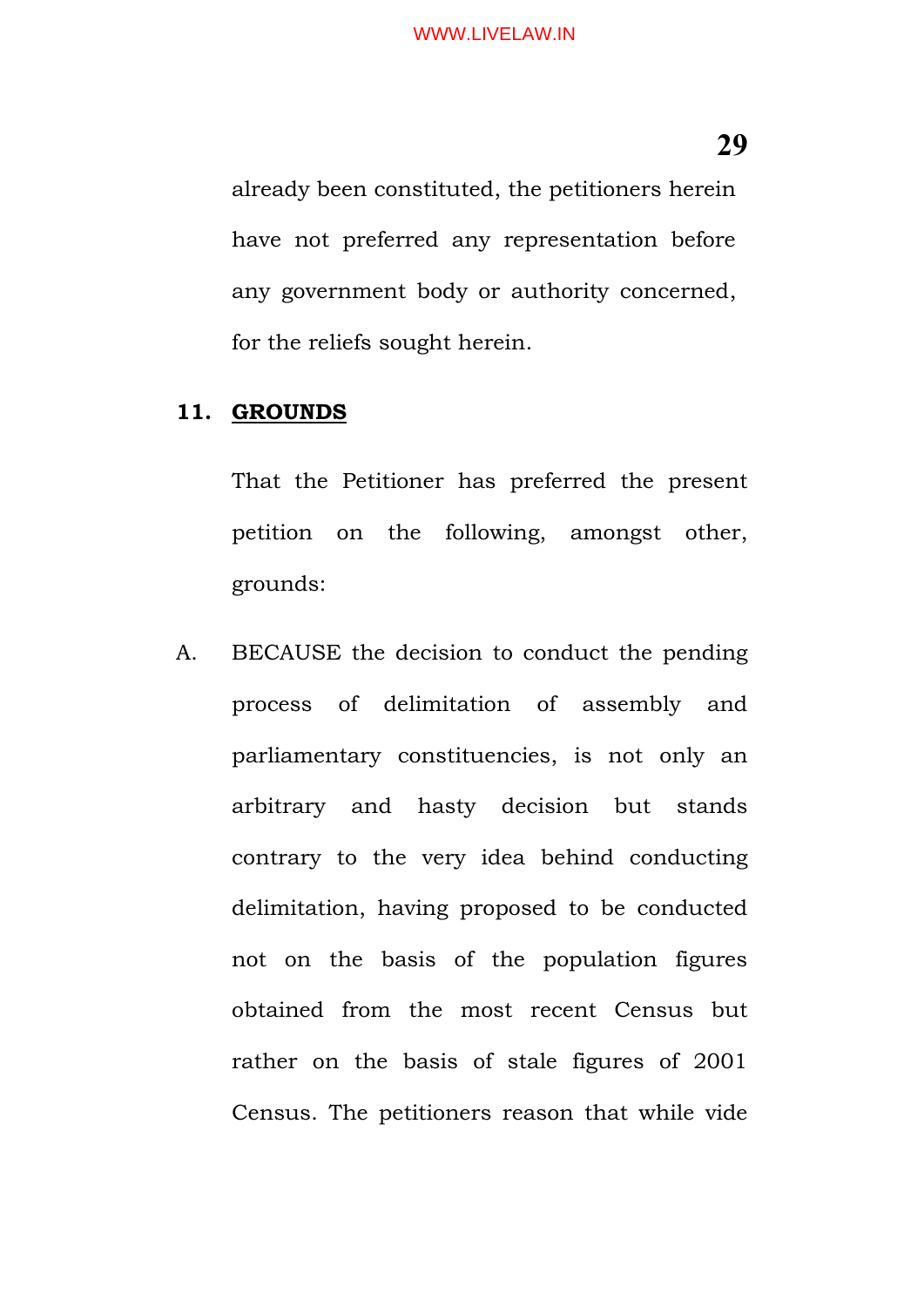the aforesaid S.O. 283(E) the process of delimiting the constituencies, in the State of Assam, had been deferred, the same is being resumed almost 10 years later and so far, in absence of an amendment to the Delimitation Act, 2002, will be conducted on the basis of the population figures as emerging in the Census of 2001, which in itself is a ground sufficient enough to quash the impugned order.

B. BECAUSE the very purpose of conducting delimitation is to ascertain an equal number of division of the electorates in the various assembly and parliamentary constituencies and the same has been historically based on the population figures as obtained from the most recent Census. However, by the promulgation of the impugned order, this very purpose behind delimitation has become redundant, as the most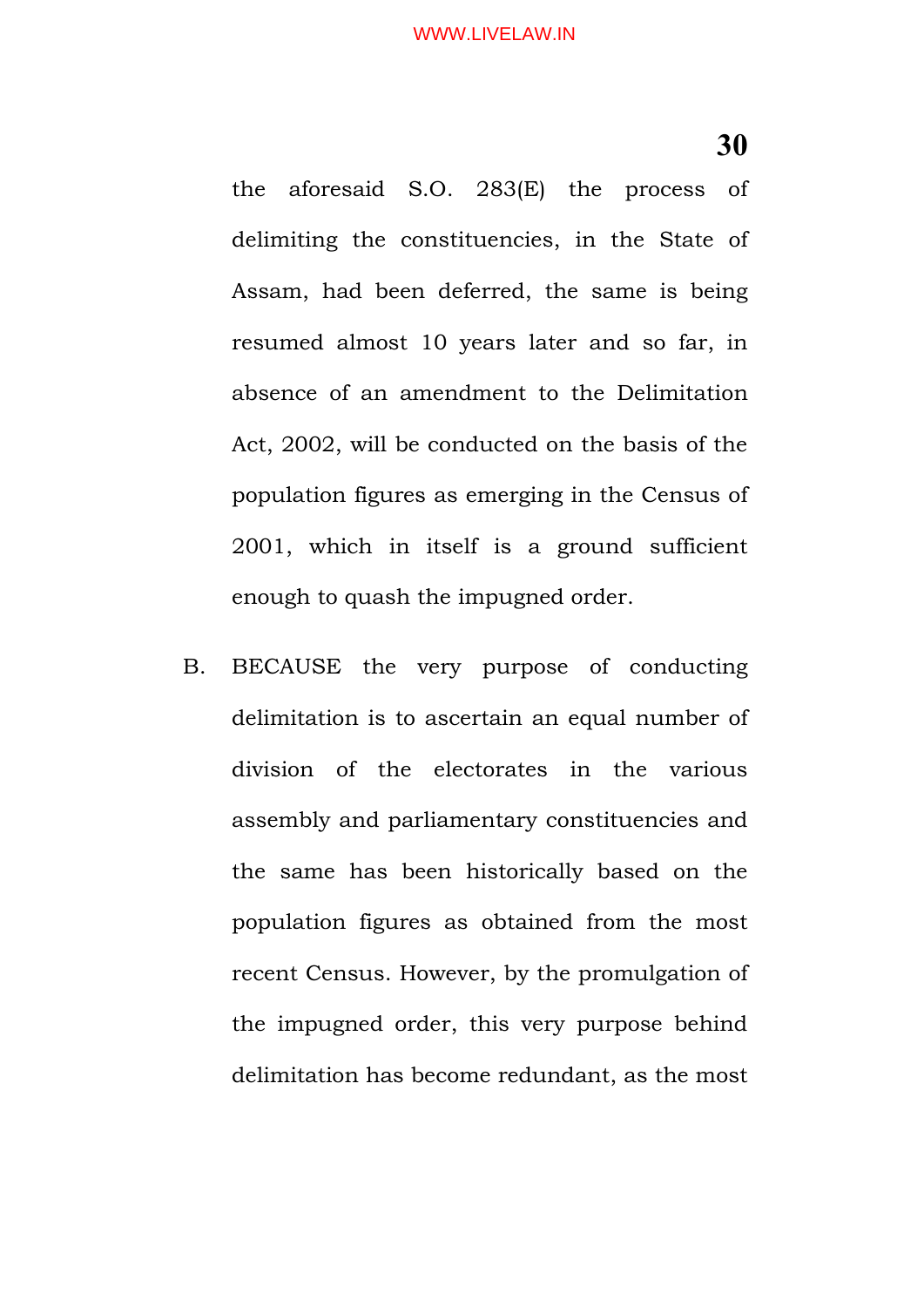recent population figures, can in no manner be gathered from a census conducted 20 years ago. Not only, an older Census data from 2001 is proposed to be used as the basis for delimitation in the State of Assam, the haste is evident inasmuch as the most recent population figures will be available from the Census of 2021, the preparations whereof are already underway.

C. BECAUSE a five judge bench of the Hon'ble Gauhati High Court had, vide order dated 16.08.2007 passed in P.I.L. No. 62 of 2007, had noted its concerns with regard to the 2001 census being used as the basis for delimitation, in the following words:

*"Insofar as the State of Assam is concerned, the main grievance of the petitioners appears to be identification of what is contended, on a definite*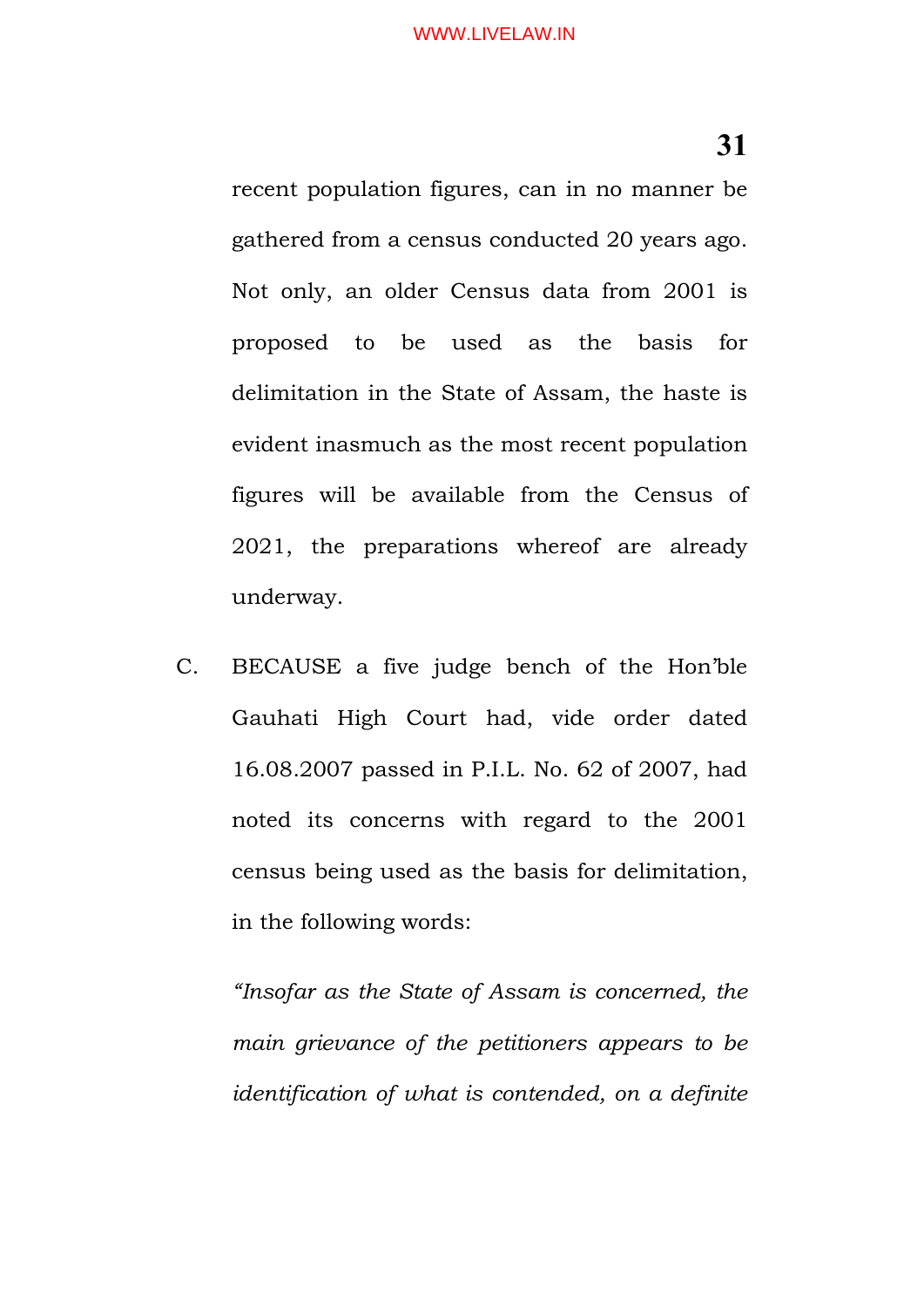*basis in view of the judgment of the Supreme Court in SarbanandaSonowal's case reported in (2005) 5 SCC 665, to be a large number of illegal migrants who have been covered by the Census Report of the year 2001. The aforesaid question is inextricably linked to the process of delimitation of the territorial boundaries of the constituencies as a whole with ultimate result that such illegal migrants in the State may not be permitted to participate in the electoral process. The submission made by the learned counsels for the parties are capable of raising hypothetical question of exclusion of a large number of a segment of the population constituting the State Assembly from the electoral process. Permitting such illegal migrants to participate in the electoral process of the country would be contrary to the letter and spirit of the Constitution and the laws and, therefore, the exercise of de-*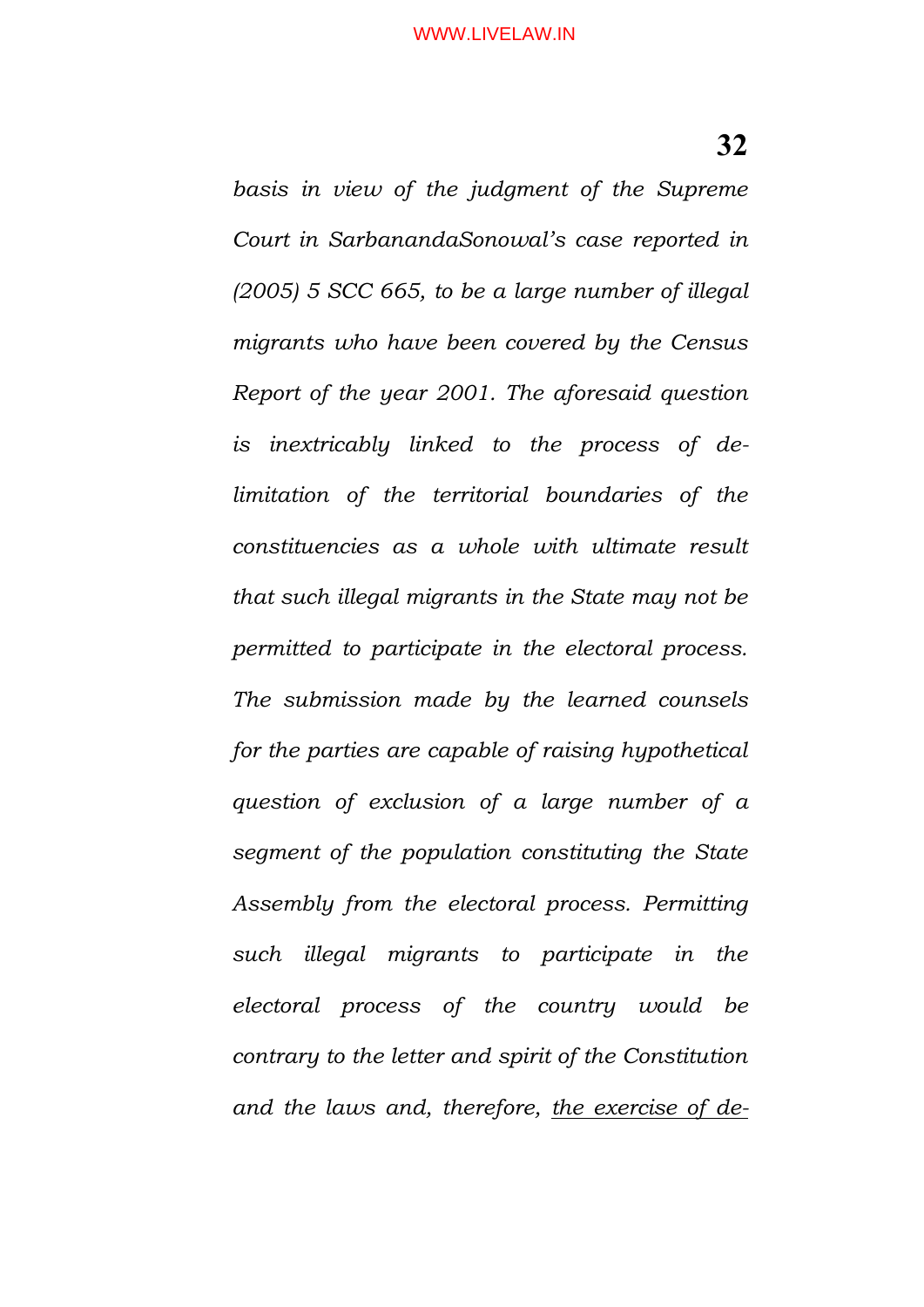#### WWW.LIVELAW.IN

*limitation process which is carried on the basis of the data published by the Census Commission without first determining the citizenship in question would be inconsistent with the Constitutional rights of the citizens."*

(Emphasis Supplied)

D. BECAUSE one of the reasons for deferring delimitation in the State of Assam, as stated aforesaid, was the preparation of the National Register of Citizens (NRC), Assam. It must be noted that while the NRC, Assam is being prepared under the orders of this Hon'ble Court, the same is yet to be finalised. While the results of NRC had been published by the State Coordinator, NRC, Assam on 31.08.2019, the process with regard to more than 19 lakh persons, excluded therefrom, is underway. Moreover, as the NRC is being prepared on the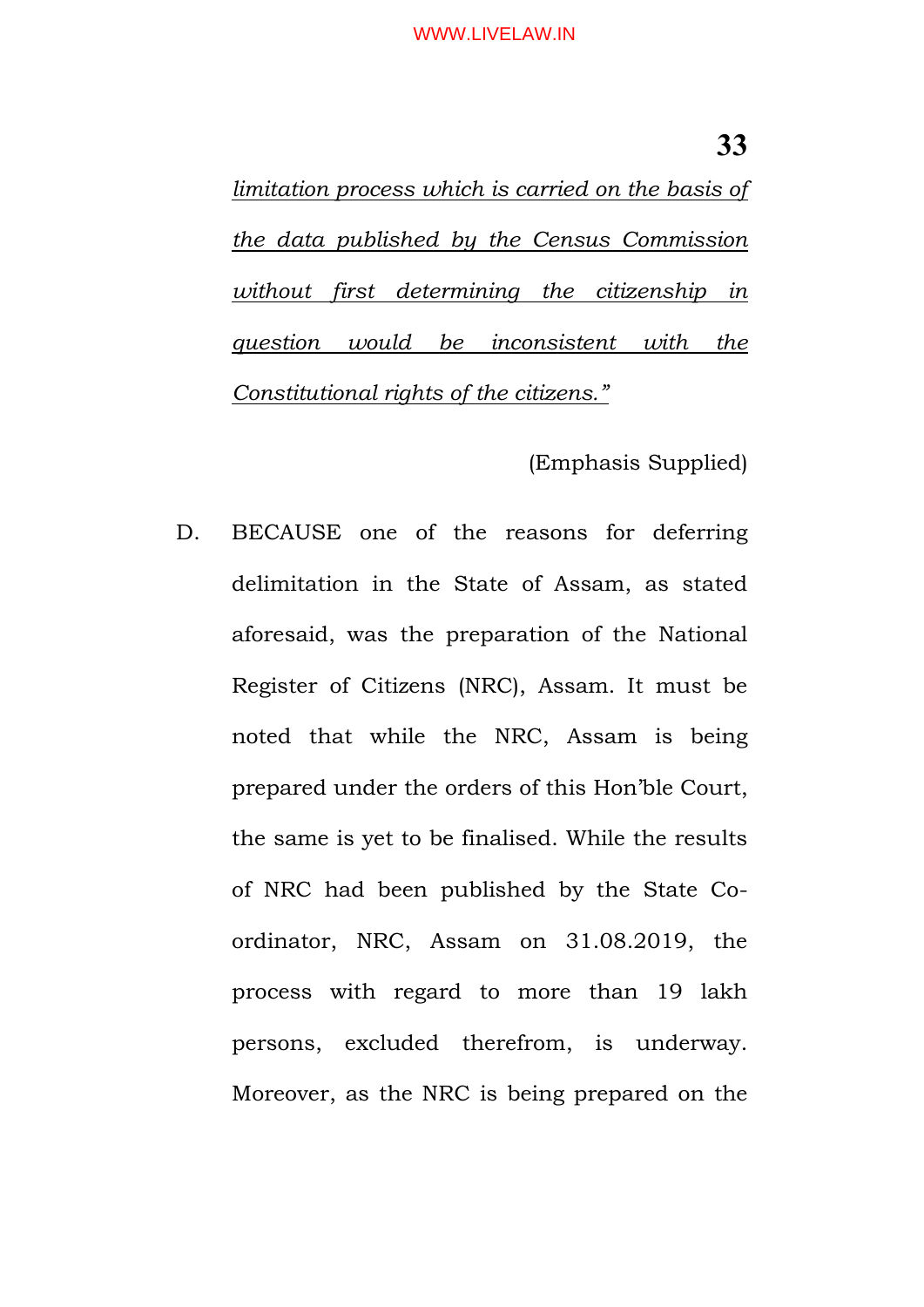basis of Section 6A of the Citizenship Act, 1955, it must also be pointed out that the said provision, added to the Citizenship Act in 1985, is also challenged before the Hon'ble Supreme Court of India, which has referred the challenge to Section 6A of the Citizenship Act, 1955, to a larger bench vide order dated 17.12.2014 passed in Writ Petition (Civil) No. 562 of 2012.

E. BECAUSE the very purpose of the delimitation exercise is to alter the boundaries of respective constituencies as per the latest census figures so as to reflect an equal and proportionate representation. It would not only be expedient but more practical to defer the present delimitation process until the finalisation of NRC, Assam as well as the Census-2021, so that the most recent and correct figures may form the basis for delimitation. In this context,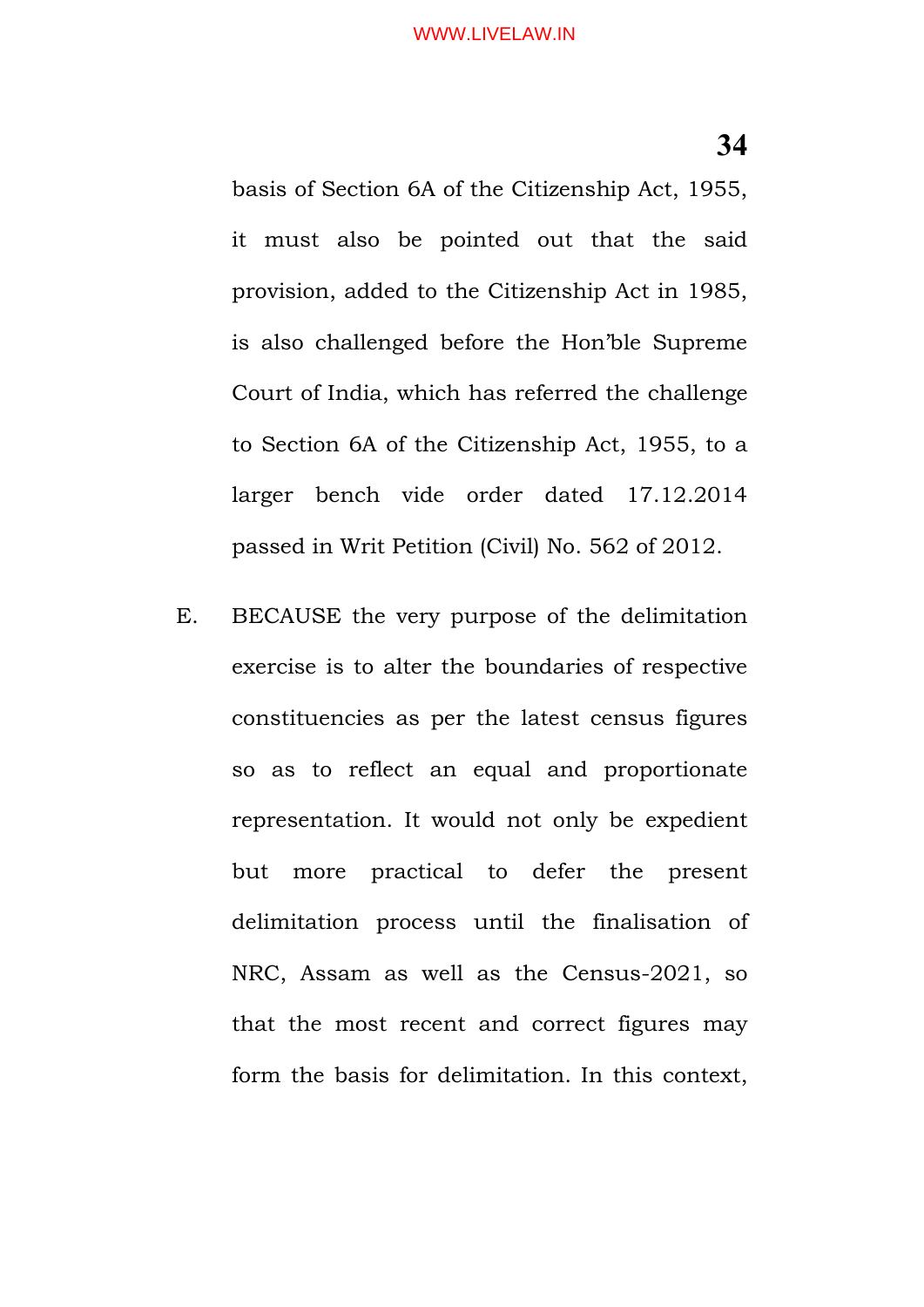it is pertinent to note here that the delimitation exercise being conducted in the Union Territory of Jammu & Kashmir will be taken up by using the Census-2011 instead of Census-2001, as provided under the Jammu & Kashmir Reorganisation Act, 2019 whereas in Assam the Census-2001 is to be used for same reference.

F. BECAUSE the process of delimitation in Assam, in 2008, had evoked strong opposition from all concerned in the State, with various organisations strongly opposing the delimitation exercise which had given apprehensions with regard to break down of public order in the State of Assam. It was considered that the issues in regard to delimitation of constituencies in the State of Assam were *very serious and sensitive in nature and may give rise to break down of public order on account of*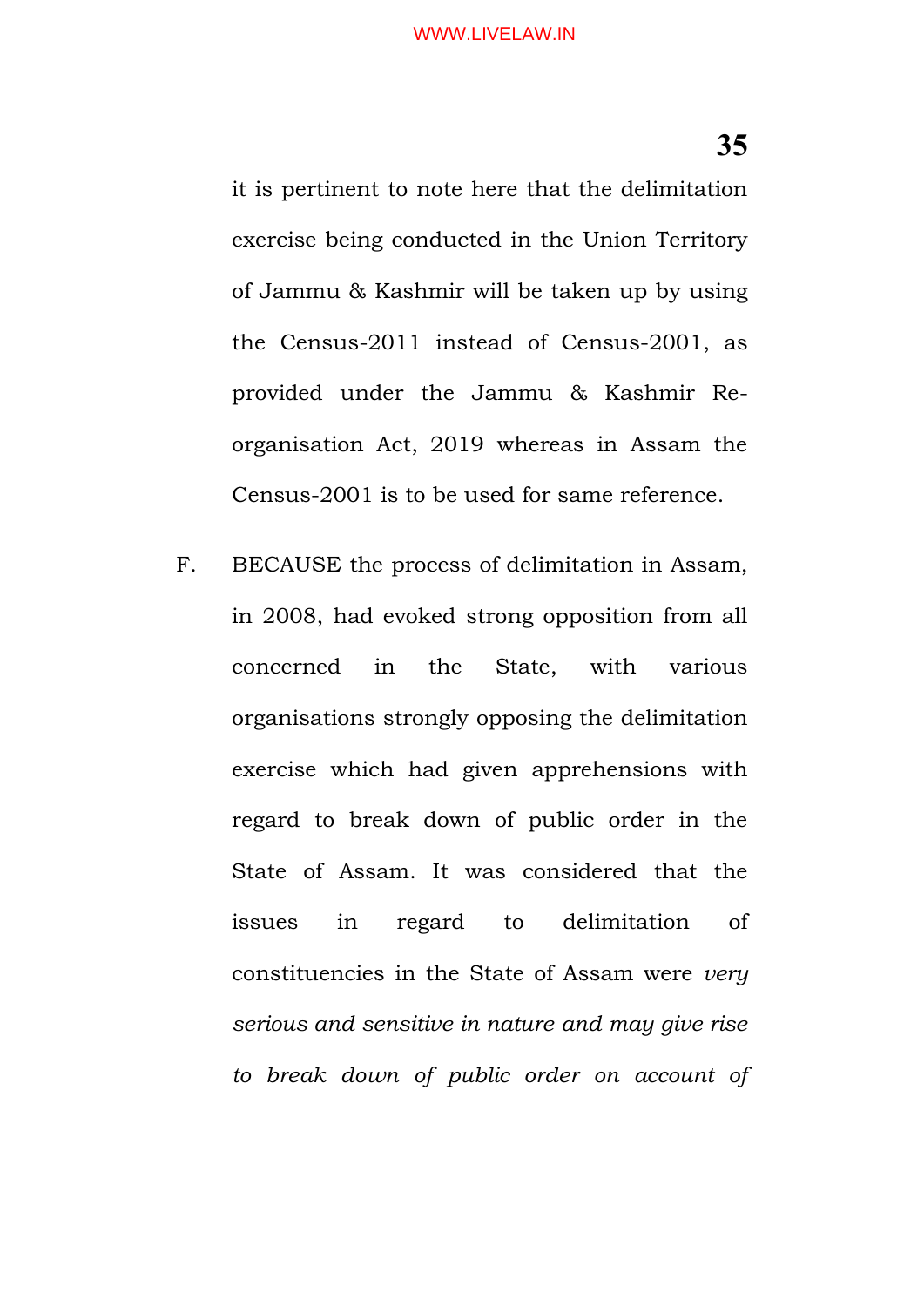*serious law and order situation in different districts and more particularly, in the areas which are disturbed areas or very sensitive areas.*

G. BECAUSE the reasons that had prevailed during the previous decision for deferment of the delimitation process vide Notification No. S.O. 283 (E) dated 08.02.2008 still exist with same force and therefore the decision to conduct a fresh delimitation of Assembly and Parliamentary Constituencies in Assam and to rescind the aforesaid Notification No. S.O. 283 (E) dated 08.02.2008 is an arbitrary decision by overlooking the totality of facts and the circumstances prevailing in the State of Assam. The Impugned Order No. S.O. 903 (E) dated 28.02.2020, has stated that there is a significant improvement in the security

**36**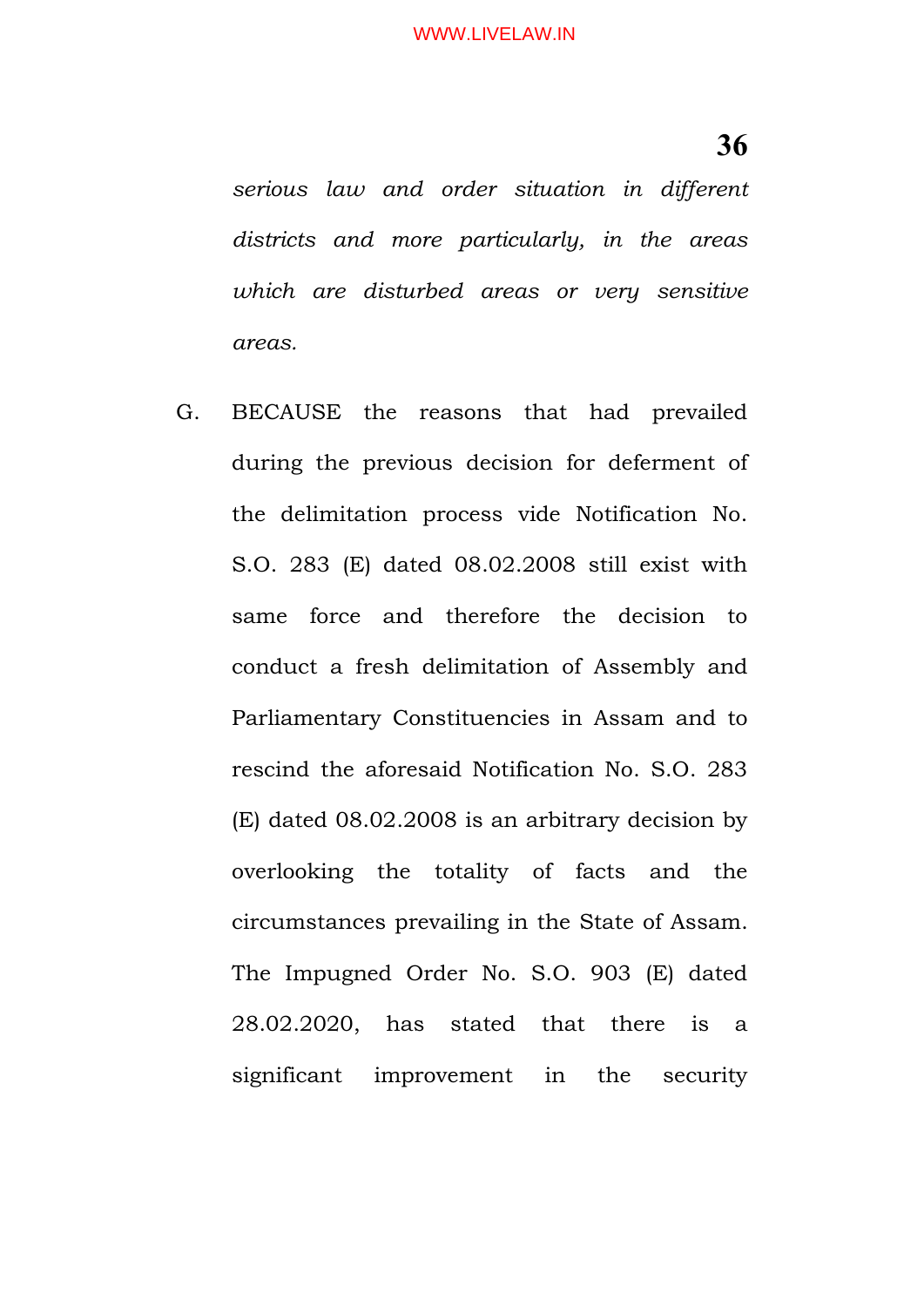situation in the State of Assam by citing reduction in insurgency incidents and improvement in law and order, making the situation *"conducive"* for carrying out the delimitation exercise which was deferred in 2008. But the same has not accounted for the CAA protests. The State of Assam and other north eastern States have witnessed widespread opposition, protests, marches, violence, losses to public and private properties and deaths with injuries to hundreds during the anti-CAA agitations.

H. BECAUSE the situation in Assam had grown so out of control that the entire State of Assam was declared as a "disturbed area" for the purposes of the Armed Forces (Special Powers) Act, 1958 with effect from 28.08.2019, for a period of six months. This period of six months had come to

**37**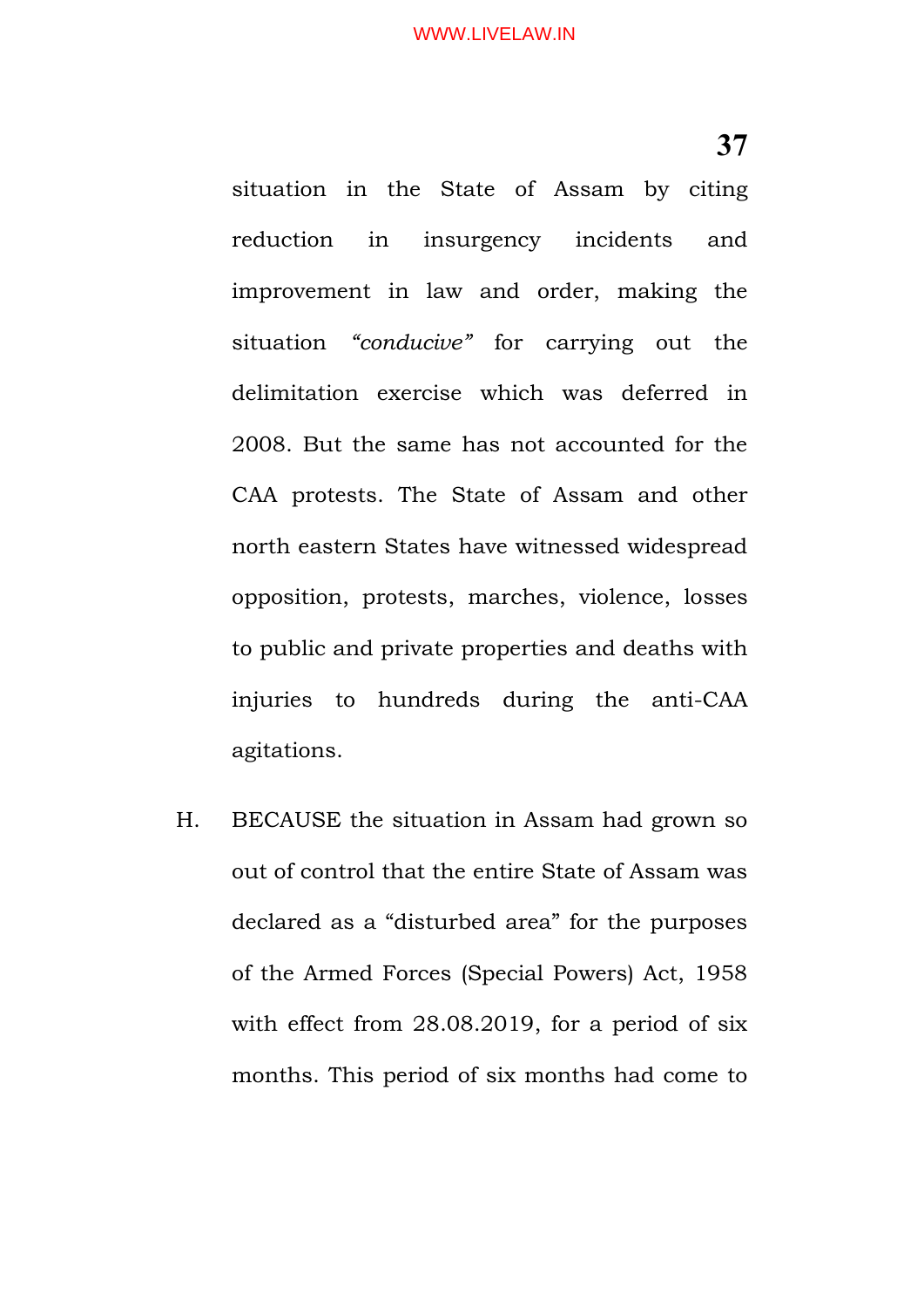an end on the very day that the impugned Order No. S.O. 903 (E) came to be issued rescinding the deferment of delimitation and deciding to conduct the same. The same flies on the face of the claim that the situation is now conducive for the process of delimitation.

I. BECAUSE the constitutional validity of the Citizenship (Amendment) Act, 2019 remains pending before the Hon'ble Supreme Court of India (challenged in more than 160 petitions). The enactment of the same had already led to such wide scale protests, a decision to undertake a delimitation exercise in the State of Assam is bound to lead to more apprehensions in the minds of people, more opportunity to unlawful elements for exploiting such apprehensions and thereby leading to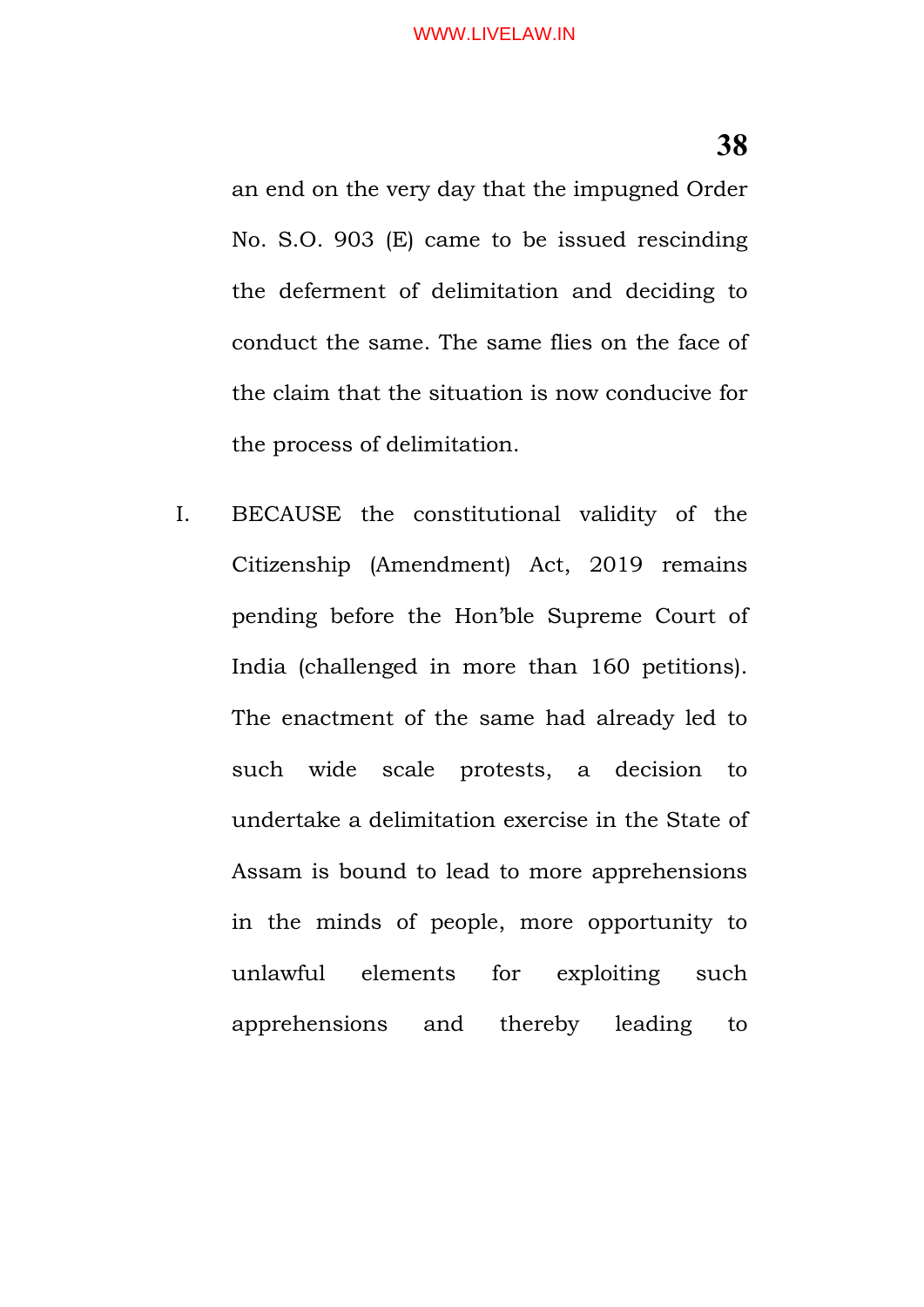J. BECAUSE due to the outbreak of COVID19 pandemic, high alert has been declared by the Centre and States as well as Union Territories. It is relevant to mention here that the Ministry of Home Affairs, Government of India issued Notification dated 25.03.2020 thereby deferred the process of First Phase of Census, 2021 as well as National Population Register (NPR) scheduled to be started from 01.04.2020 due to outbreak of COVID19 pandemic. Considering these facts, it is evident that the work of delimitation process will definitely be affected by COVID19 pandemic.

#### **12.GROUNDS FOR INTERIM RELIEF:**

12.1 As the data proposed to be relied upon for the proposed delimitation is outdated and because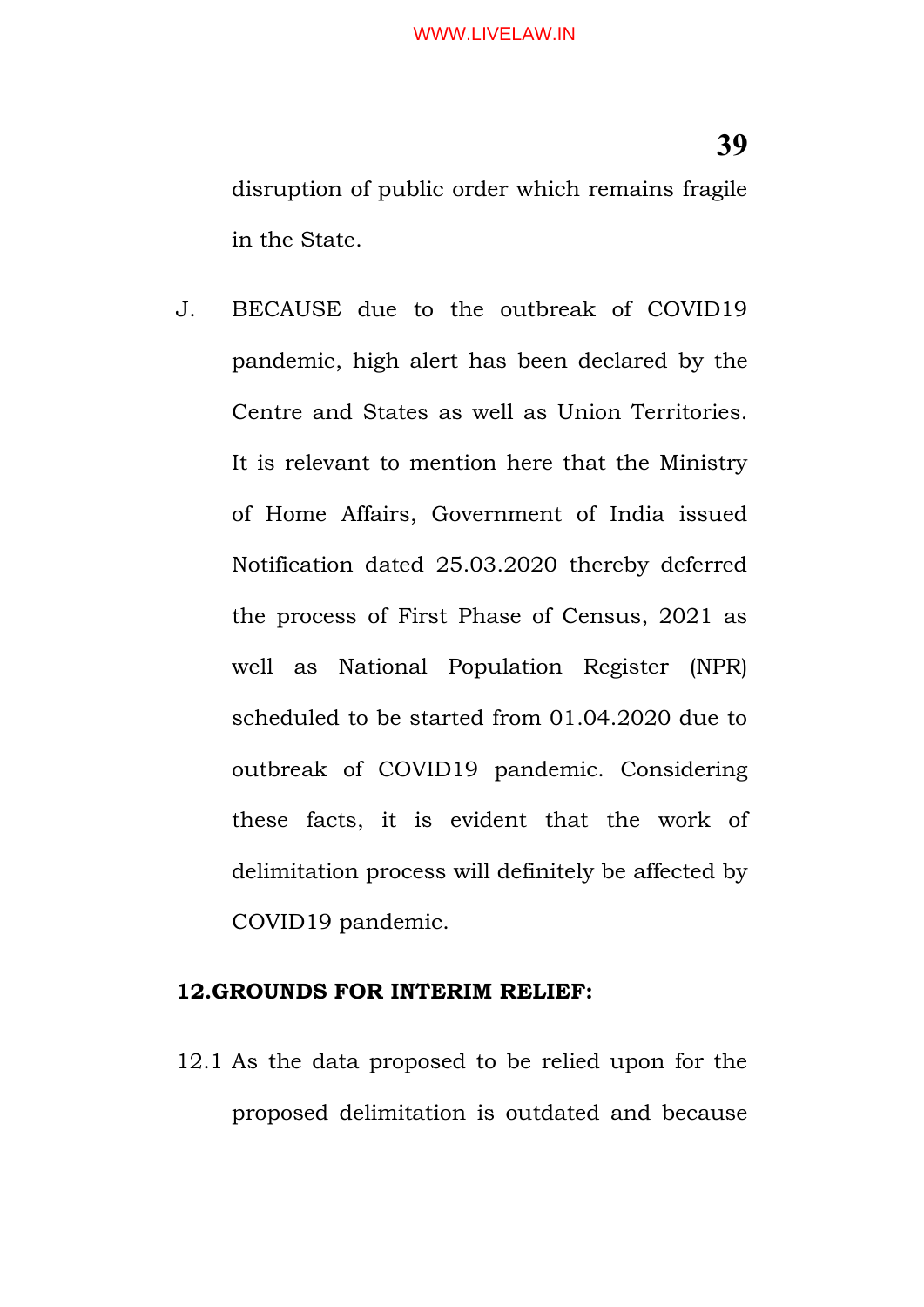the atmosphere in the state of Assam at present, is not conducive for the said exercise, it is feared that many citizens may lose their right to vote if the exercise is carried out in the present scenario.

- 12.2 Because the Delimitation proposed to be carried will change the constituencies and will have an impact on the voting rights and preferences of large number of voters and have great impact on candidates.
- 12.3 That Delimitation is a complex procedure impacts citizens rights to vote for their preferred candidates for a long time.
- 12.4 Unless the data is up-to-date, delimitation of constituencies and redrawing them will cause a large number of voters to be left out.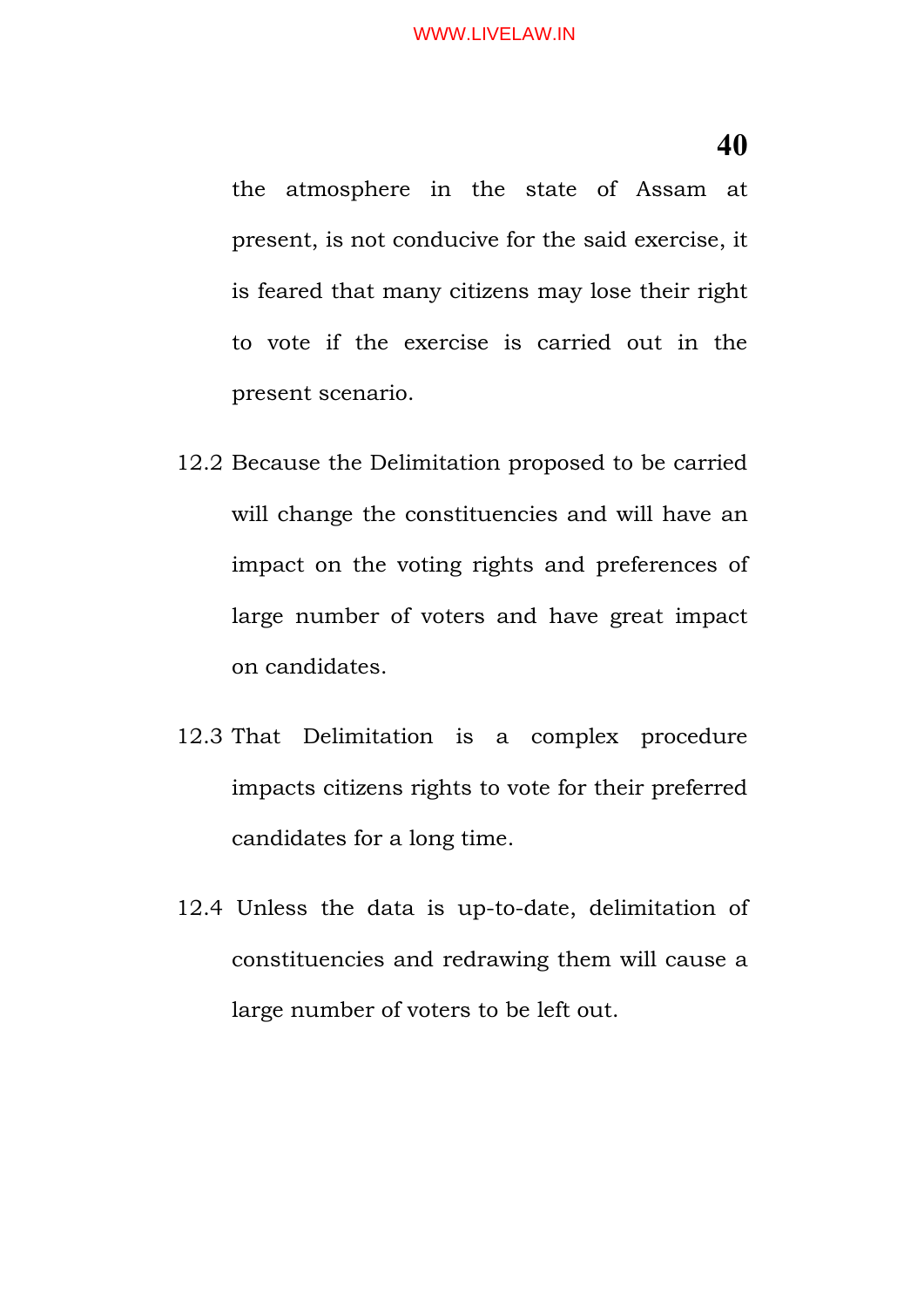12.5 In the present situation in Assam, wherein the state had until recently been declared a "Disturbed Area", such an exercise can not be conducted in a fair, transparent and reasonable manner.

- 12.6 Because there is no reason for the urgency shown on behalf of the respondents, that although the next census is due, the respondents prefer not to wait for the fresh data but instead insist on relying upon outdated data for delimitation.
- 12.7 Because if this exercise has a direct impact on the all the citizens of the State of Assam and if an election is held based on a flawed delimitation, it would be very difficult to reverse the damage that it will cause.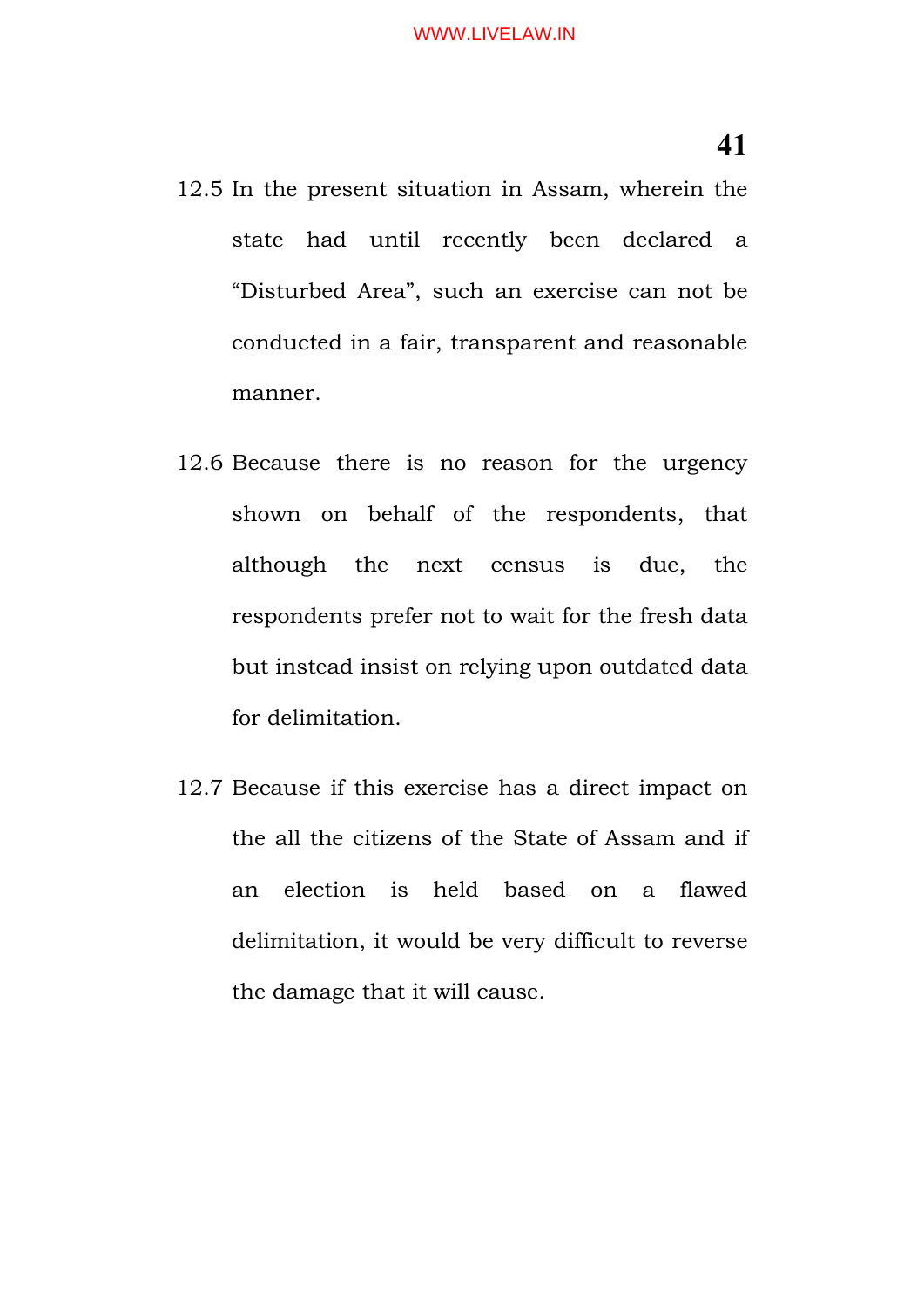- 12.8 Because if the present exercise of delimitation of constituencies is stayed or postponed, no harm will be caused to the respondents.
- 13. That, in view of the aforesaid facts and circumstances and the grounds set out herein below, the petitioners have no other alternative but to approach this Hon'ble Court in order to challenge the *vires* of the impugned order number S.O. 903(E) dated 28.02.2020 published by the Ministry of Law and Justice.
- 14. That this petition is made bona-fide and for the ends of justice.

#### **15. MAIN PRAYER**

In the facts and circumstances of the case, as mentioned above, it is, therefore, most humbly prayed that this Hon'ble Court may be pleased to: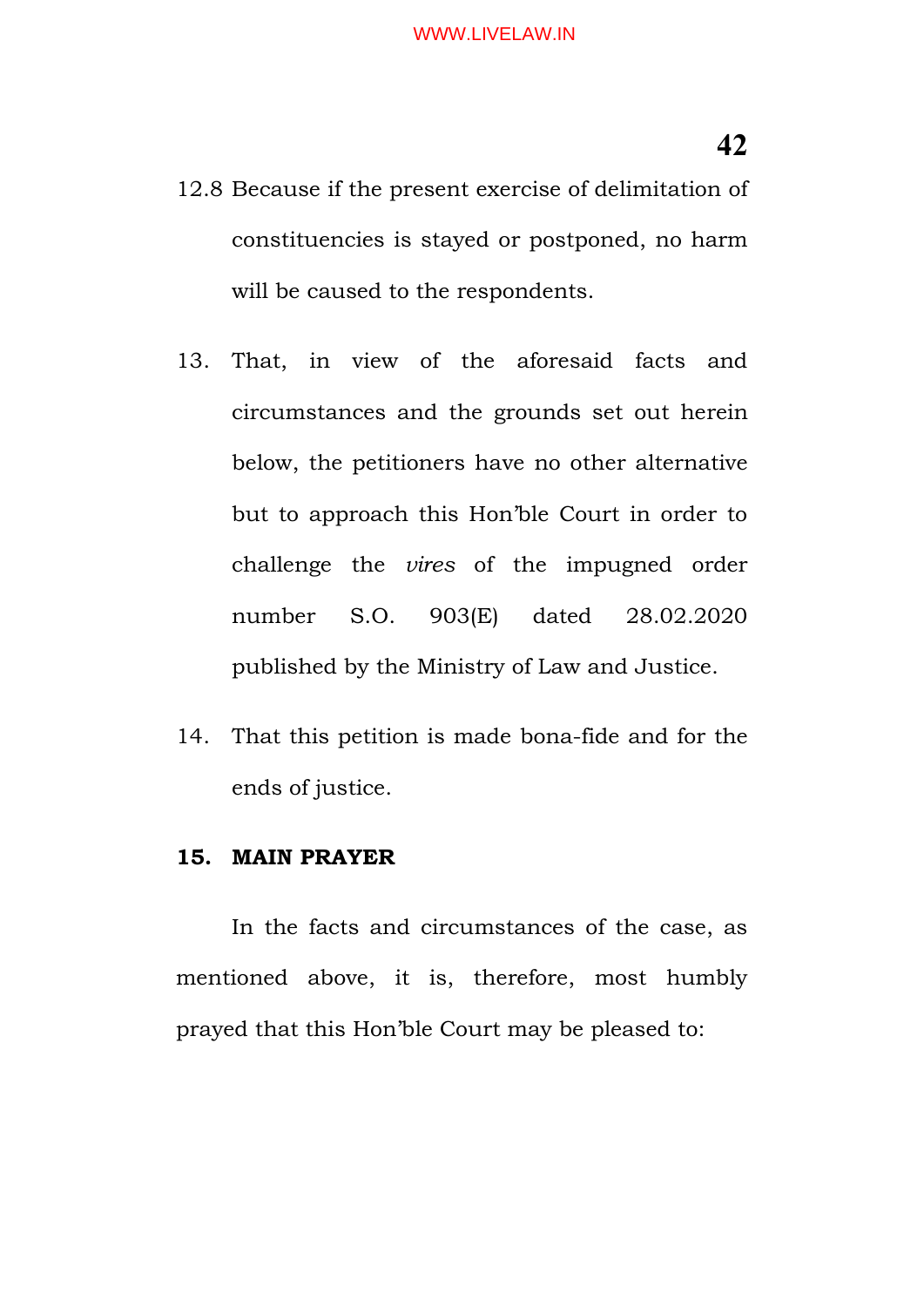- A. Issue a writ of Mandamus/Certiorari or any other writ, order or direction quashing Order No. S.O. 903(E), dated 28.02.2020 published by Ministry of Law and Justice, and/or
- B. Direct the respondents to defer the exercise of delimitation in the State of Assam, promulgated vide the Impugned Order No. S.O. 903(E), until the Constitution Bench of the Hon'ble Supreme Court decides the pending petitions being WP(C) No.562/2012 and WP(C) No.311/2015 in respect of citizenship in the state of Assam, AND
- C. Direct the respondents to defer the exercise of delimitation in the State of Assam, promulgated vide the Impugned Order No. S.O. 903(E) dated 28.02.2020 published by Ministry of Law and Justice, until the NRC exercise is completed in the state of Assam, AND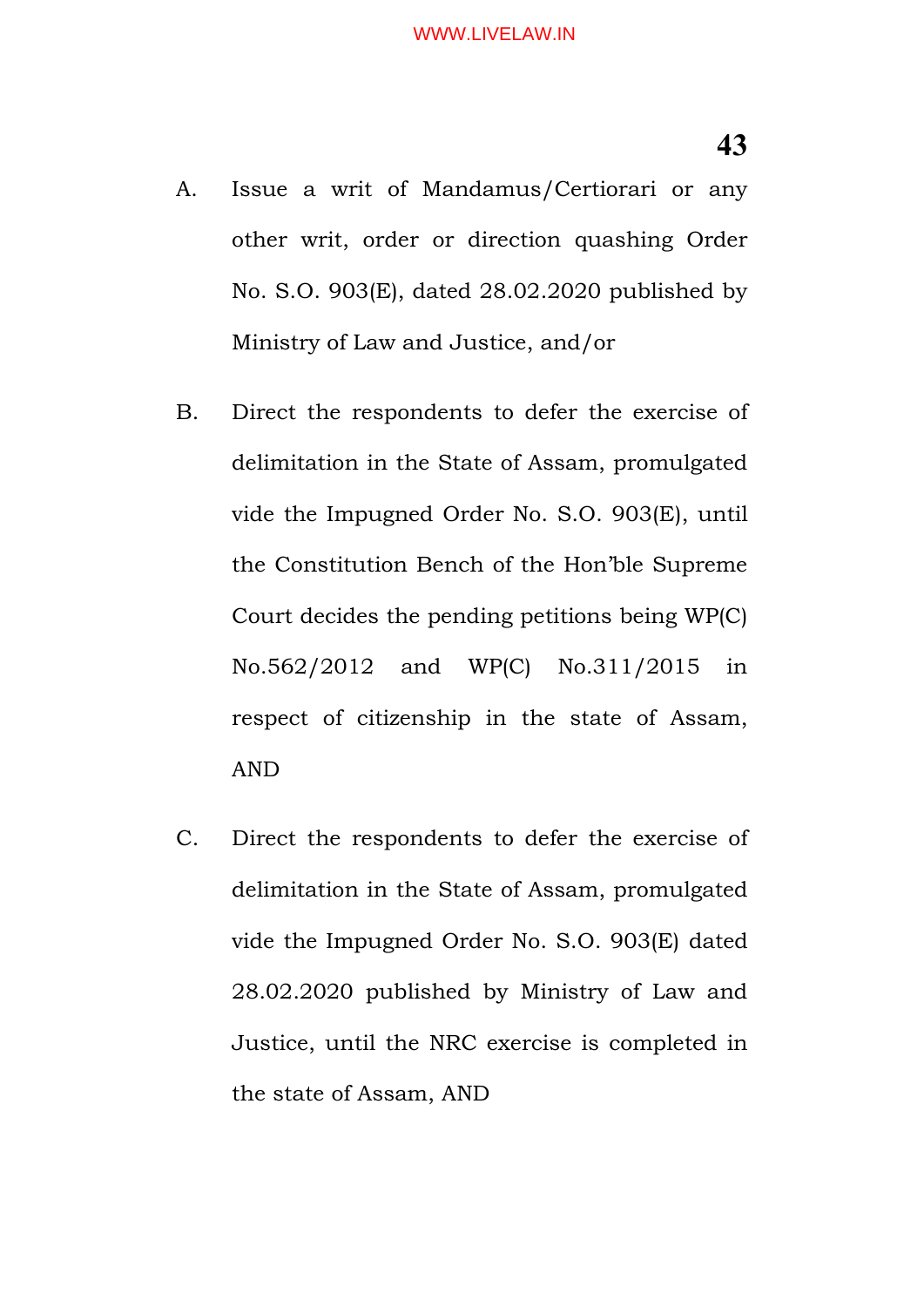- D. Direct the respondents to defer the exercise of delimitation in the State of Assam, promulgated vide the Impugned Order No. S.O. 903(E) dated 28.02.2020 published by Ministry of Law and Justice, until the State of Assam is relived from "Disturbed Area" by the Competent Authority and ill effect of the COVID19 pandemic is over, and/or
- E. Pass any order or direction as this Hon'ble Court may deem fit and proper in the facts and circumstances of the present appeal.

#### **16. INTERIM RELIEF.**

In the facts and circumstances of the case, as mentioned above, the petitioners herein, most humbly pray that this Hon'ble Court may be pleased to grant the following ex-parte ad-interim relief pending the final disposal of this case.-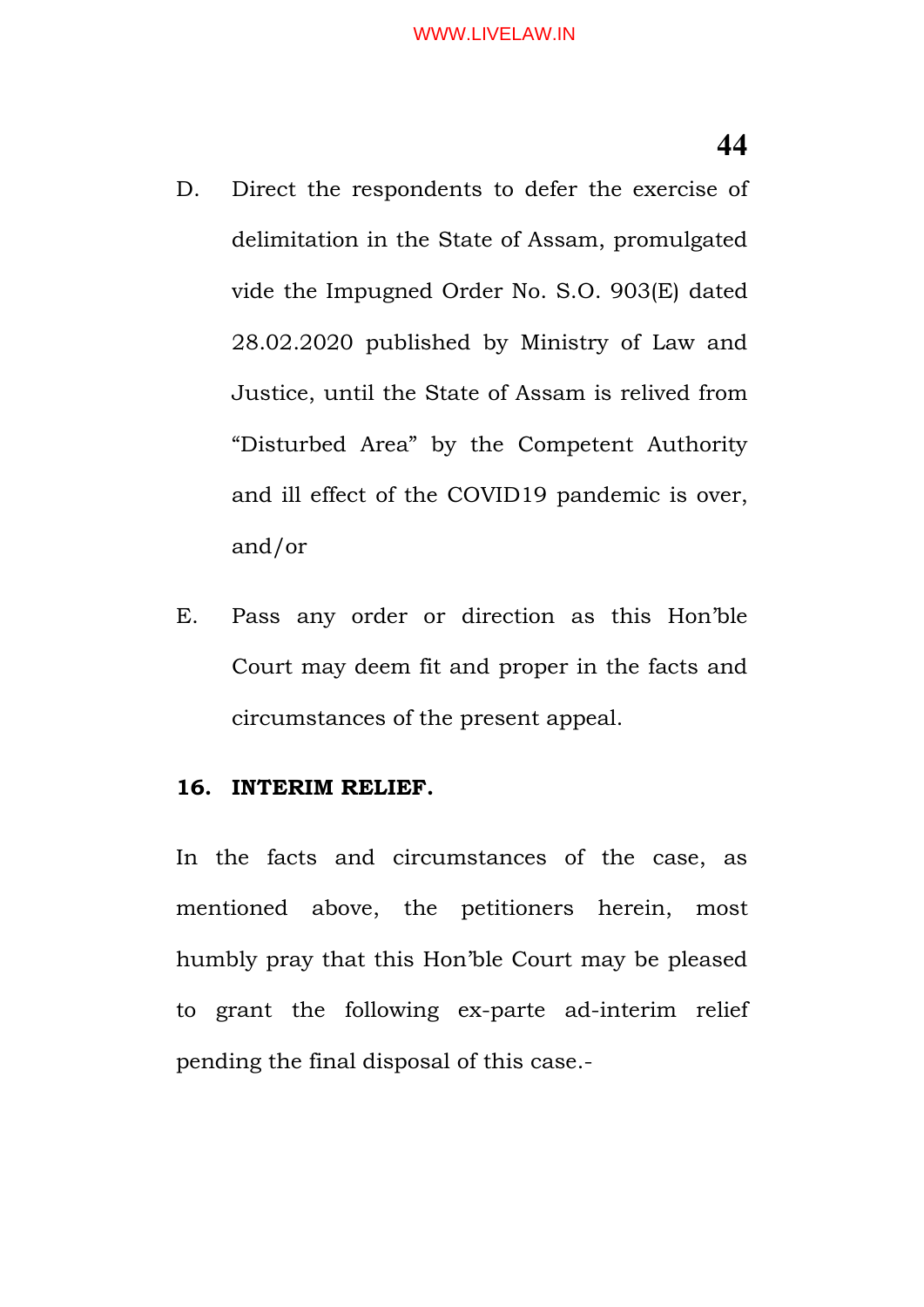- 16.1 Stay the operation of Order No. S.O. 903(E), dated 28.02.2020 published by Ministry of Law and Justice, and/or
- 16.2 Direct the respondents to defer the exercise of delimitation in the State of Assam, promulgated vide the Impugned Order No. S.O. 903(E), until the Constitution Bench of the Hon'ble Supreme Court decides the pending petitions being WP(C) No.562/2012 and WP(C) No.311/2015 in respect of citizenship in the state of Assam, AND
- 16.3.Direct the respondents to defer the exercise of delimitation in the State of Assam, promulgated vide the Impugned Order No. S.O. 903(E) dated 28.02.2020 published by Ministry of Law and Justice, until the NRC exercise is completed in the state of Assam, AND